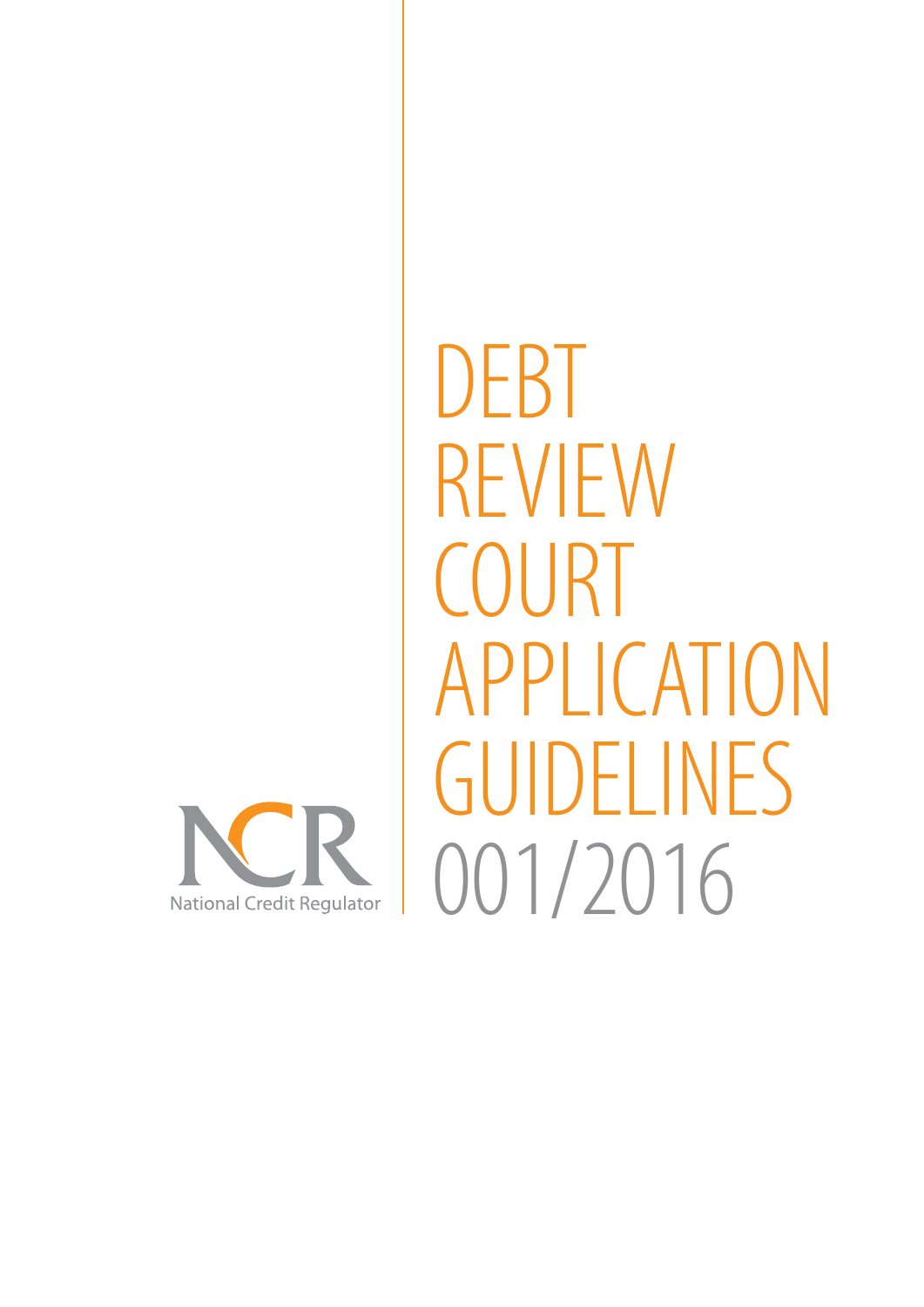# DEBT REVIEW COURT APPLICATION GUIDELINES

MARCH 2016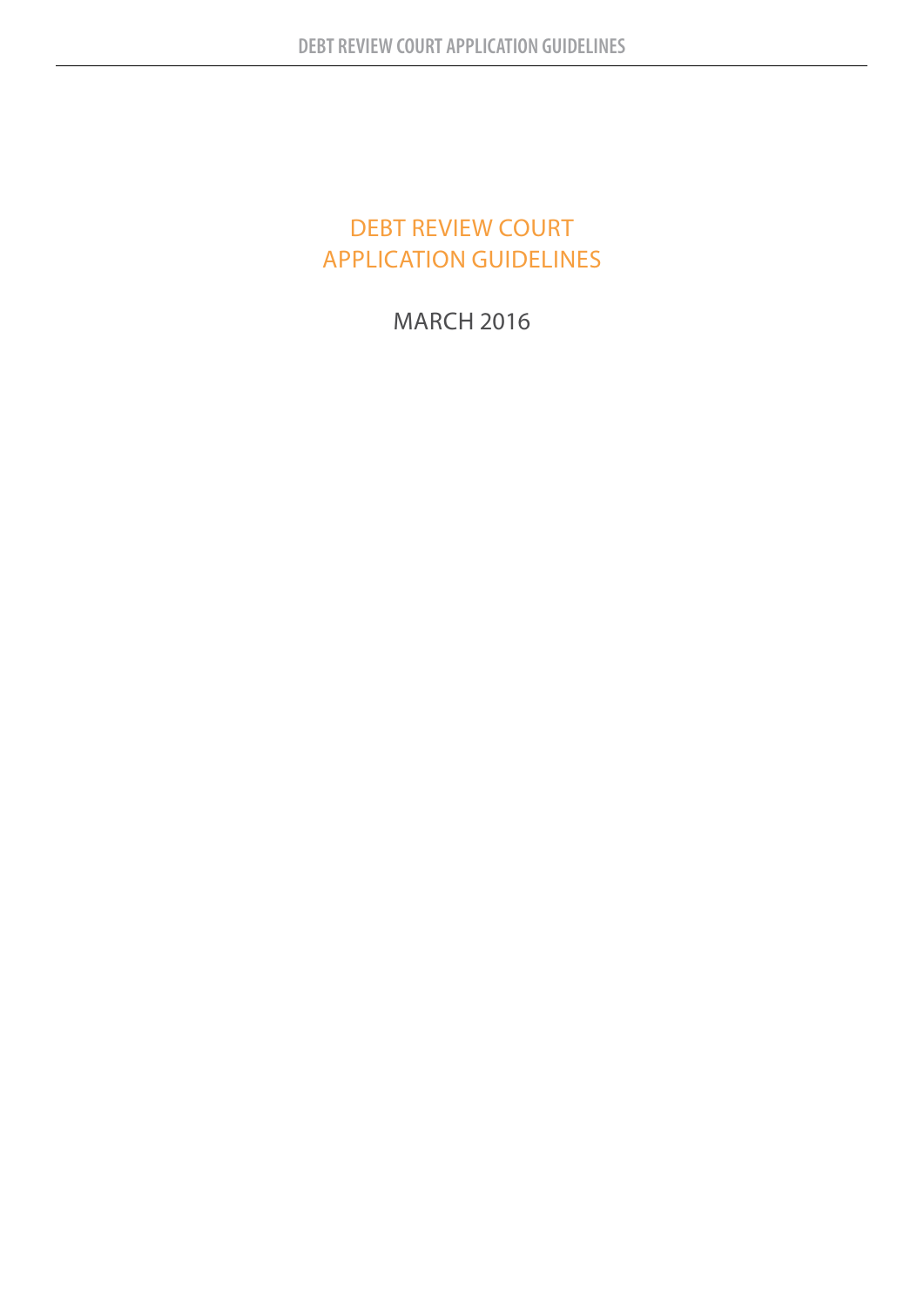## **1. Definitions**

"Act" means the National Credit Act 34 of 2005 as amended;

"attorney" means a person admitted to practice as an advocate or attorney or candidate attorney in the Republic of South Africa;

"CIF" means the Credit Industry Forum established by the NCR, and –

- (a) the purpose of CIF is to allow the Credit Industry to agree on voluntary measures to improve the Debt Review Process; and
- (b) decisions of CIF are sanctioned by the NCR and issued as guidelines by the NCR;

"Clerk of the Court" means a Clerk of the Court appointed in terms of Section 13 of the Magistrates' Courts Act, 1944 (Act 32 of 1944) and includes an assistant Clerk of the Court so appointed;

"Consumer" means a consumer as defined in Section 1 of the Act;

"Court" means a Magistrates Court established in terms of the Magistrates' Courts Act 32 of 1944 having jurisdiction over a Consumer by virtue of such Consumer's residence or place of business or where he or she is employed irrespective of the monetary value involved;

"Court days" means that a Saturday, Sunday or official public holiday, unless the contrary appears, shall not, be reckoned as part of any period calculated in the debt review process, and this applies to any period declared dies non which means a day on which no legal business can be done, or which does not count for legal purposes;

"Confirmatory Affidavit" means a written statement made by the consumer under oath or affirmation which confirms all the details that will fall within the personal knowledge of the consumer as contemplated in Regulation 2(2)(a) of Government Notice No. R362 of 10 May 2012. "Consumer Confirmatory Affidavit" has a corresponding meaning;

"court order" means an order by the Magistrate's Court as contemplated in Section 87(1) of the Act;

"Credit provider" means a credit provider as defined in Section 1 of the Act;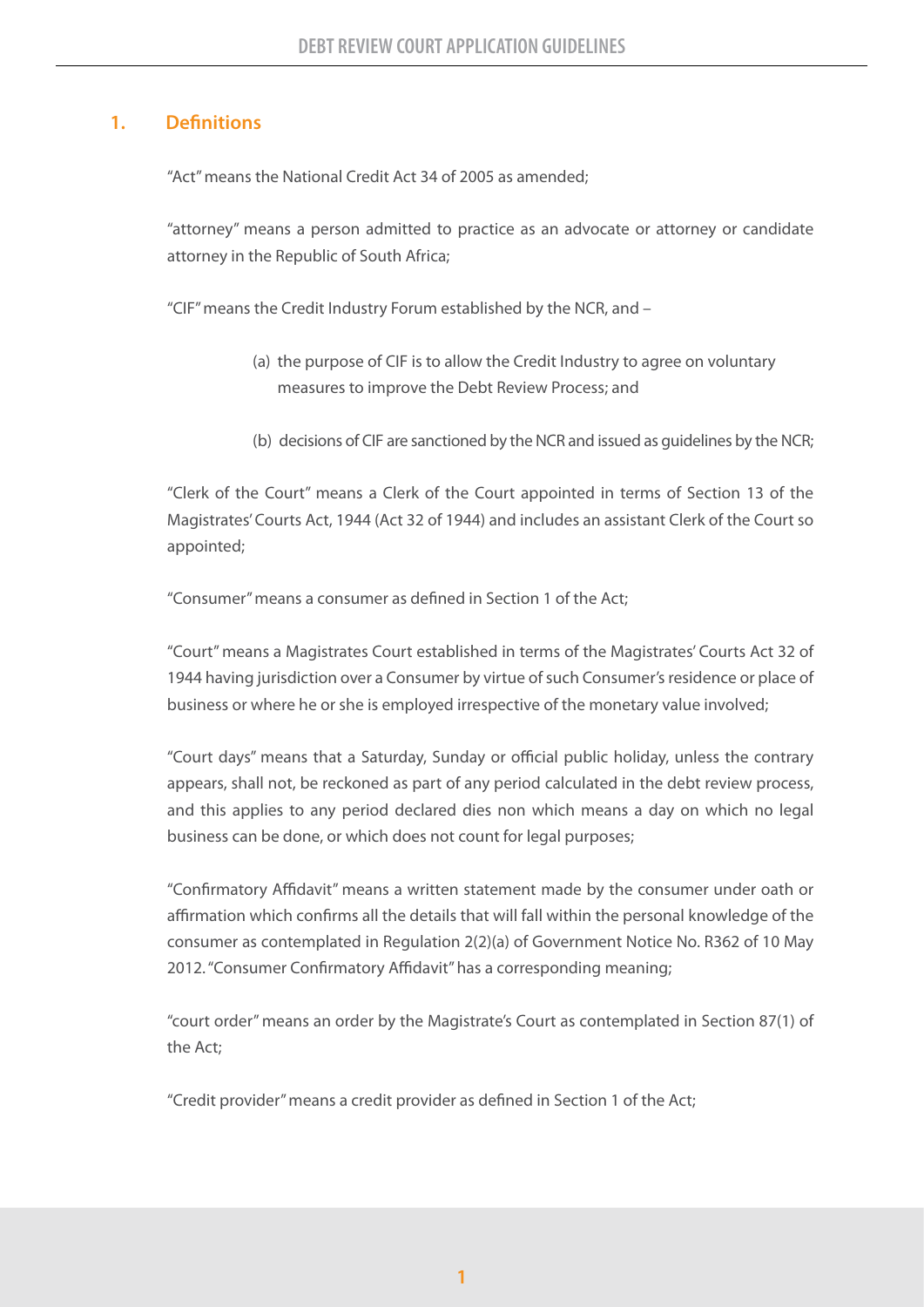"Days" $-$ 

- (a) means business days as defined in the Act;
- (b) means Court days as defined in the Magistrate's Court Act 32 of 1944 where reference is made to the Magistrate's Court Act;

"Debt Counsellor" means a person registered as a debt counsellor in terms of Section 44 of the Act;

"Debt Review" means debt rescheduling applications referred to Court in one of the following ways:

- (a) a consent order in terms of Section 86(7)(b) of the Act read with Section 86(8)(a) of the Act, Regulation 24(9) and Section 138(1) of the Act; or
- (b) an application in terms of Section  $86(7)(b)$  of the Act read with Sections  $86(8)(b)$ and 87(1) of the Act; or
- (c) an application in terms of Section  $86(7)(c)$  of the Act read with Sections  $86(8)(b)$ and 87(1) of the Act;

"deliver" means, in respect of all debt review documents, proposals, notices and written submissions to hand deliver or by registered post, facsimile or e-mail when so agreed in writing between the respective parties and "delivered" and "delivering" has a corresponding meaning;

"deliver to credit bureau by debt counsellor" means submitting the required information to the National Credit Regulator's Debt Help System as required in the conditions of registration of debt counsellors by the National Credit Regulator;

"Founding Affidavit" means a written statement made by the debt counsellor under oath or affirmation for use as evidence in an application by a debt counsellor in terms of Rule 55 of the Magistrate's Court Rules in which relief is sought against the credit providers – who are cited as respondents – in terms of Section 86 of the Act;

"filed in a Court" means the application in terms of Section 86 of the Act has been issued by the Court after a case number and date of hearing of the application has been allocated by the Clerk of the Court and the application has been duly served on the affected parties;

"MCA" means the Magistrate's Court Act 32 of 1944;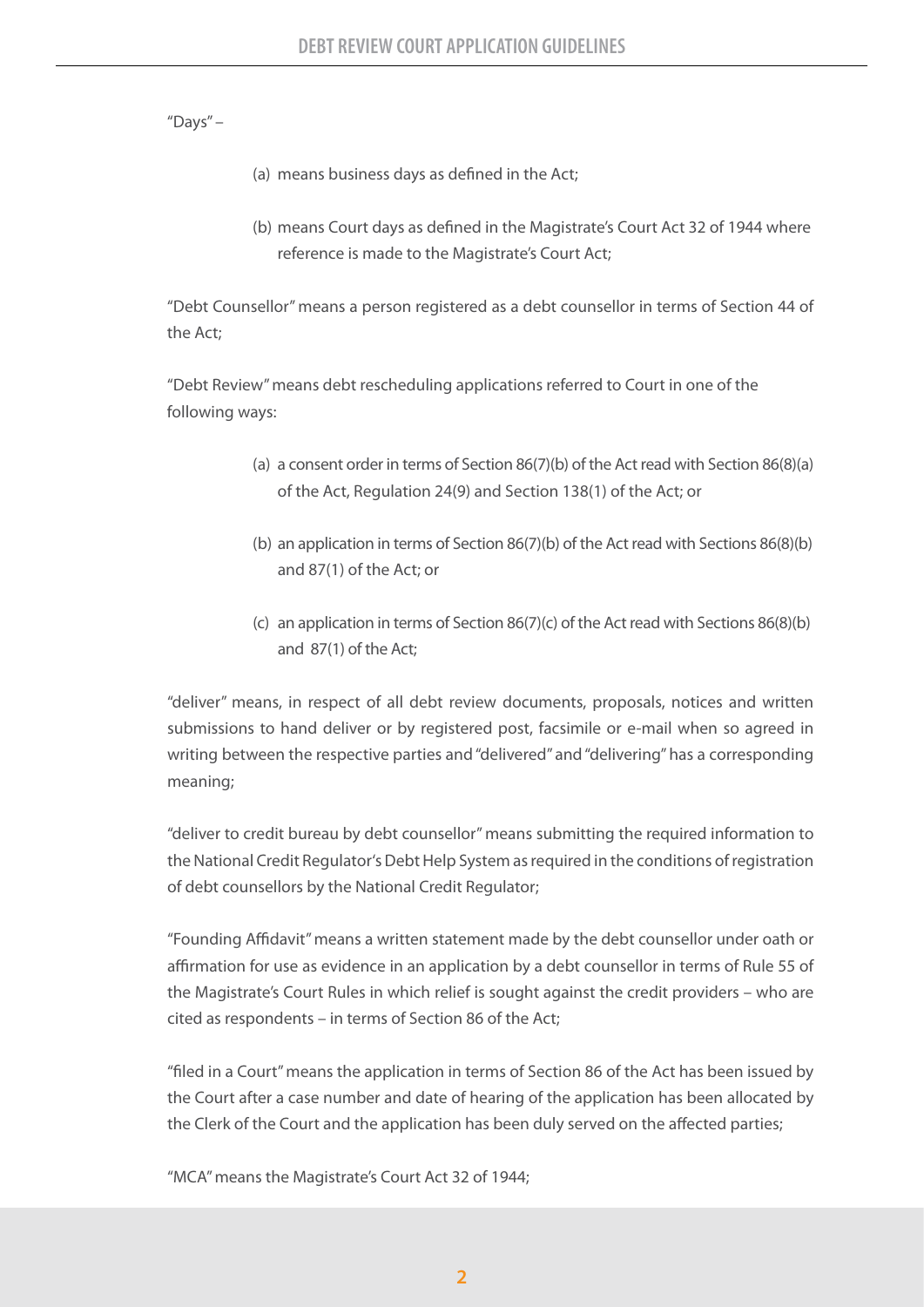"MCR" means the Magistrate's Court Rules;

"NCR" means the National Credit Regulator as established by Section 12 of the Act;

"Notice of Motion" means the prescribed format, in the long form, as set out in Rule 55 of the MCR, and such notification includes *inter alia* reference to the Court case number, parties, relief sought, date of hearing, instructions regarding opposition, and details of service addresses of both applicant(s) and respondent(s);

"PDA" means a payment distribution agent as defined in Section 44A of the Act;

"proposal" means the proposal contemplated in Section 86(7)(c) and a plan of debt rearrangement contemplated in Section 86(7)(b) of the Act;

"service" means the service of the application as per Rule 9 of the MCR or by fax or e-mail if the parties so agree in writing, and sent to the e-mail address or fax number so agreed.

## **2. Purpose of Document**

Although the Debt Review Process is governed by the Act it is silent on the legal process to be followed. This was the main motivation for the Declaratory Order in *National Credit Regulator v Nedbank & Others 2010 (6) SA 298 (GNP)* where the Court held that the Rule 55 motion procedure is to be used in Debt Review Applications. This has opened the door for Debt Counsellors, Credit Providers and Magistrates to have different and often opposing views and practices on how Debt Review Court Applications should be made. These different interpretations very often lead to process delays, extra legal costs for the Consumer, and a delay in providing the much needed assistance required by Consumers.

The High Court of South Africa (Gauteng Division), has on 26 May 2015, issued a final Declaratory Order to provide clarity pertaining to the adjudication of a Debt Review Application by a Debt Counsellor to a Magistrate in terms of Section 86(6) of the Act read with Rule 55 of the MCR.

This document cannot create, take away or alter any of the Consumer, Credit Provider or Debt Counsellor rights and obligations as determined by the law.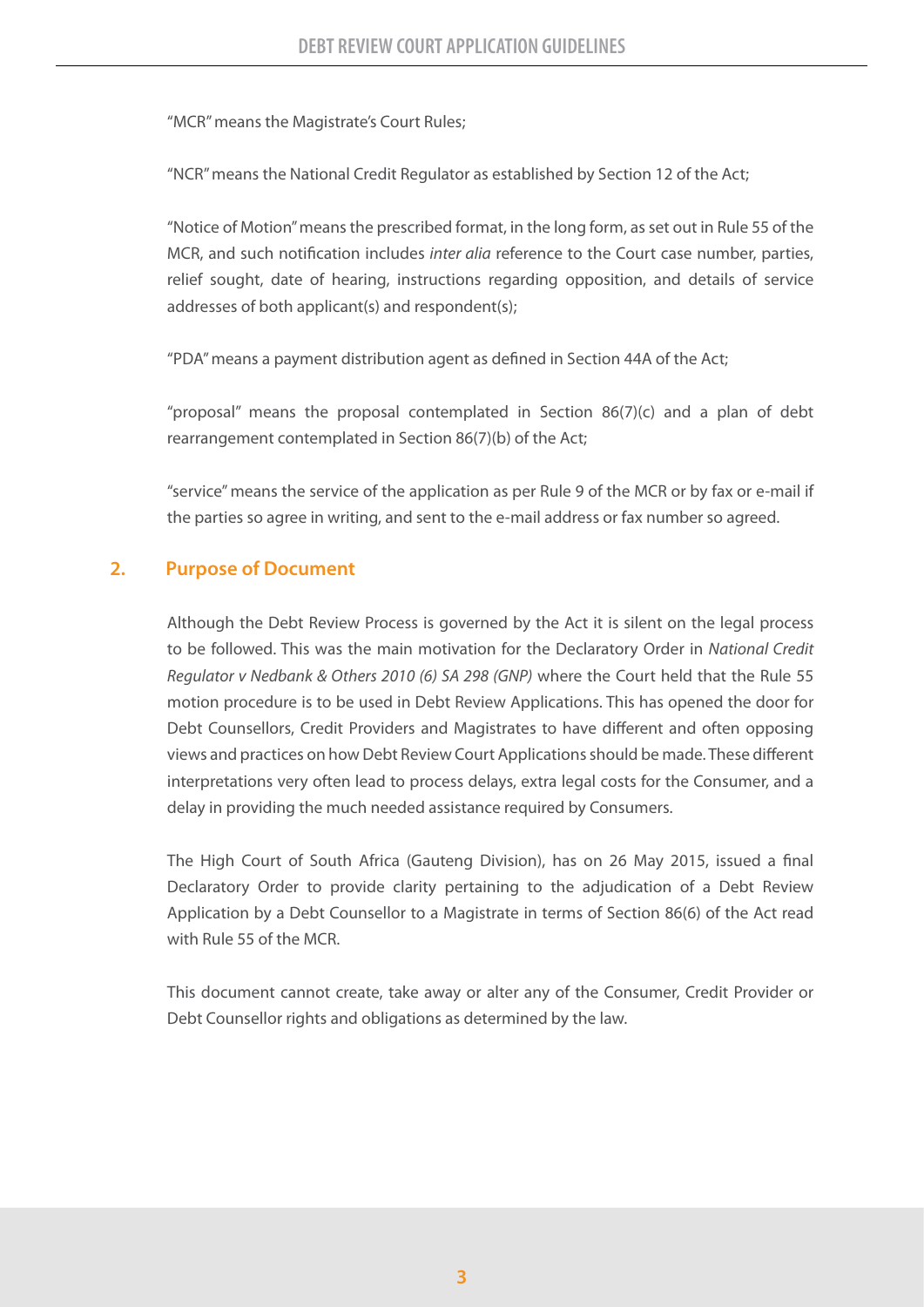The purpose of this document is to –

- (a) facilitate uniformity for the Debt Review Application process in order to ensure legal compliance and to avoid any unnecessary legal costs or process wastage or timeline wastage to the benefit of the Consumer who has a right to apply for Debt Review;
- (b) expedite the restructure of debt in line with accepted repayment proposals or Court Orders;
- (c) reduce end balance differences where possible; and
- (d) To highlight the effect of the declaratory issued in the High Court of South Africa, Gauteng Division, Pretoria, on 26 May 2015 in *Van Der Hoven Attorneys and The National Credit Regulator, The Department of Justice and Constitutional Development, The Banking Association of South Africa and The Debt Counsellors Association of South Africa, Case Number 10918/2015* on the Debt Review Court Application process.

It is noted that CIF has no authority to change the procedure of the Magistrates' Courts as it appears in the MCA, MCR and Practice Notes, but the aim of this document is to facilitate uniformity without influencing the independence of Courts.

## **3. Declaratory Orders**

## 3.1. National Credit Regulator v Nedbank

In terms of the declaratory order: *National Credit Regulator v Nedbank & Others 2010 (6) SA 298 (GNP)* Judge B R du Plessis held as follows:

> *"A referral by a Debt Counsellor to a Magistrate's Court under Section 86(8)(b) (and Section 86(7)(c)) of the National Credit Act, 2005 is an application within the meaning of the Magistrates' Courts Act, 1944 and the Rules of the Magistrates' Courts and falls to be treated as such in terms of Rule 55 of the Rules."*

The Court also confirmed that the Debt Counsellor will be cited as the applicant and the Consumer and Creditors will be cited as the respondents.

The Notice of Motion (long form) similar to Form 1A of Annexure 1 of the amended Magistrates' Court Rules should be used for all Debt Review Applications by the Debt Counsellor.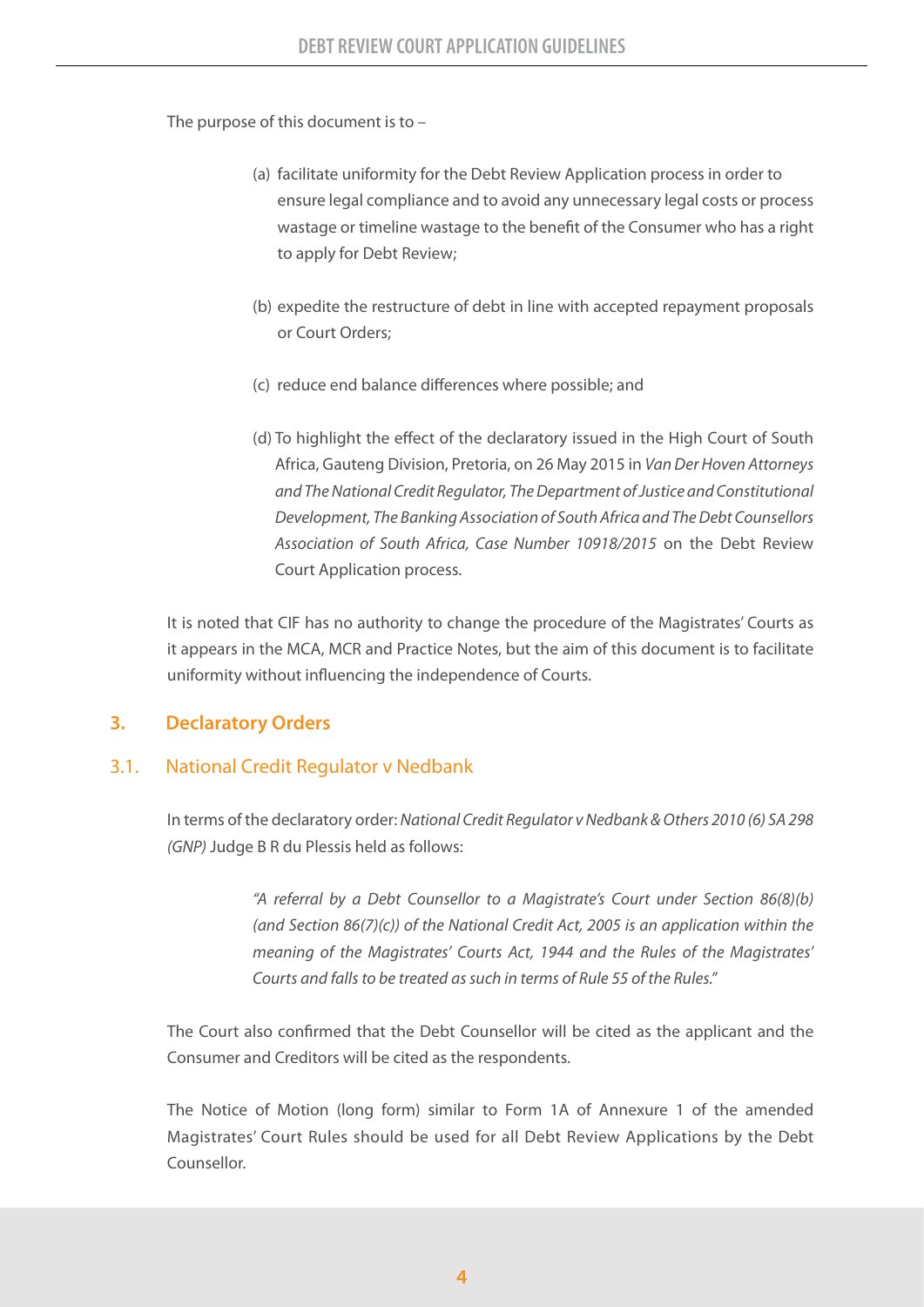Although in the normal course of the application process a respondent cannot be obliged to file an Affidavit, it is necessary for the Consumer to file a Confirmatory Affidavit in Debt Review Applications as the information contained in the Founding Affidavit relating to the Consumer's financial affairs does not fall within the Debt Counsellor's personal knowledge.

In terms of the Act, a Consumer will only continue to enjoy the protection of the Act if the application for Debt Review is filed in a Court or National Consumer Tribunal within SIXTY (60) days after the Consumer has applied for Debt Review. In terms of the Act, Credit Providers may terminate a credit agreement after the expiry of SIXTY (60) days unless the matter has been filed at Court. The effect of this is that the timeline for Debt Counsellors to finalise the Debt Review Application is constantly under pressure.

## 3.2. Declaratory Order by Van Der Hoven Attorneys

 In the matter of *Van Der Hoven Attorneys and The National Credit Regulator, The Department of Justice and Constitutional Development, The Banking Association of South Africa and The Debt Counsellors Association of South Africa, Case Number 10918/2014*, Justice Jansen has, on 26 May 2015, granted a final Order which provide clarity pertaining to the adjudication of a Debt Review Application by a Debt Counsellor to a Magistrate in terms of Section 86(6) of the Act read with Rule 55 of the MCR.

 Magistrate Courts are bound by decisions of the High Court. Where there is a conflict between different decisions of different High Court divisions, a Magistrate must follow the decision of the High Court that has geographical jurisdiction over his or her Court.

The Declaratory Order has provided clarity on the following eight issues:

## First Declaratory Order:

The first Declaratory Order deals with the question if the physical presence of a Debt Counsellor or Consumer is required in Court for a Debt Review Application.

In terms of this Declaratory Order Rule 55(1) of the MCR requires that every Affidavit shall be brought on notice of motion supported by an Affidavit as to the facts upon which the applicant relies for relief. For that reason the physical presence of a Debt Counsellor as well as the physical presence of the Consumer is not required at the hearing of the application.

## Second Declaratory Order:

The second Declaratory Order deals with the question if a Form 16 should be attached to a Debt Review Application.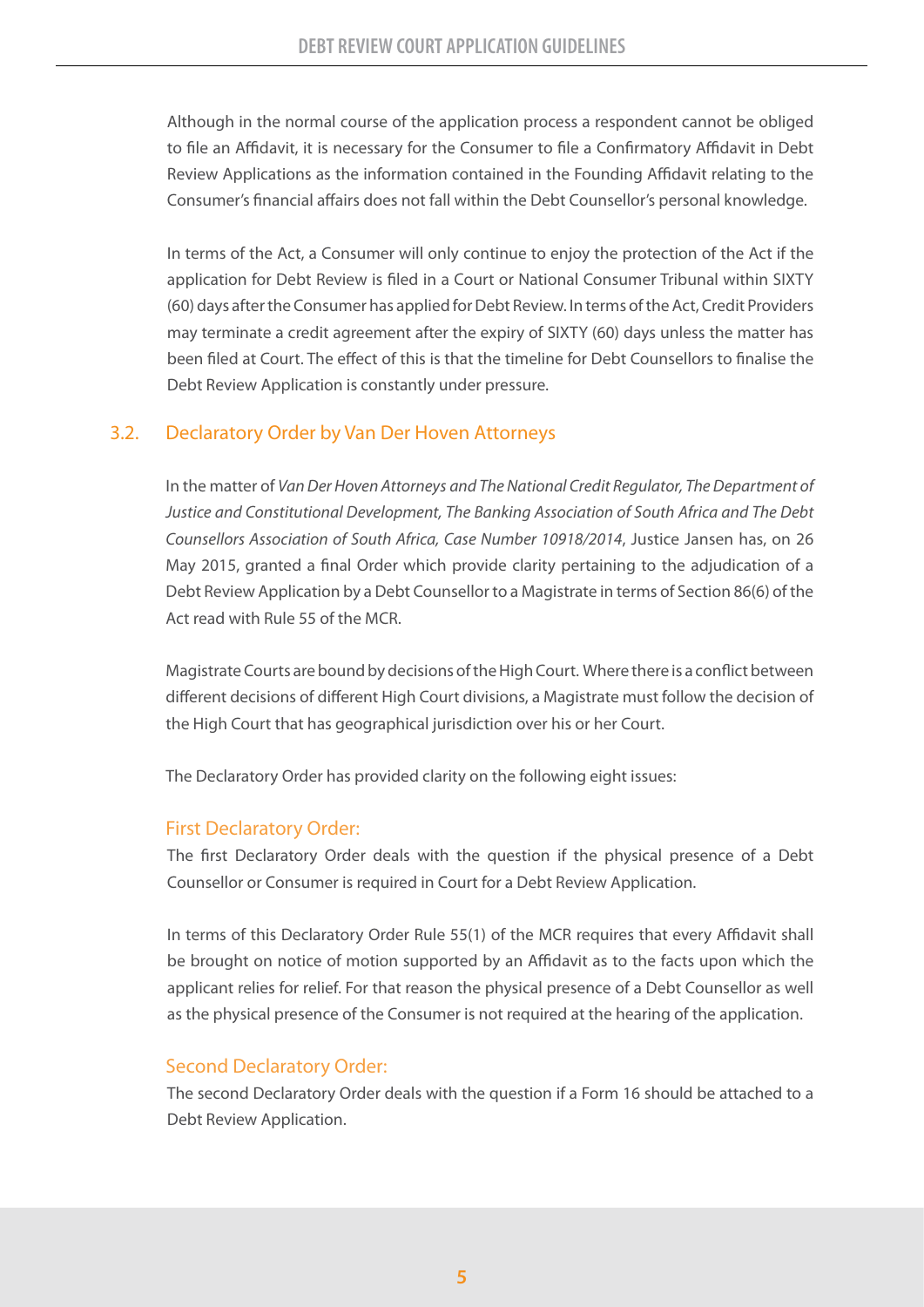The Declaratory Order stated that a Form 16, as required in Regulation 24, is not a required Annexure to the Application for Debt Review as it is not a prerequisite for the Consumer to be declared over-indebted.

## Third Declaratory Order:

The third Declaratory Order deals with the question as to whether service by fax or e-mail is admissible.

The Declaratory Order stated that in the event of an agreement between interested parties to a Debt Review application, service of process by way of e-mail, fax, registered post or hand may be effected by the Debt Counsellor or his or her attorney and need not be caused by the Sheriff of Court.

## Fourth Declaratory Order:

The fourth Declaratory Order deals with the question of when a Debt Review Application becomes stale or outdated.

In terms of this Declaratory Order the Magistrate shall consider the confirmation of the Debt Counsellor's determination of the Consumers' over-indebtedness on the available information at the Debt Counsellor's disposal at the time of the Debt Counsellor's determination. Should a Magistrate confirm the Debt Counsellor's declaration of over-indebtedness, the Magistrate may require further and/or updated information.

An application for Debt Review shall be considered even in circumstances where the original application was made more than a year ago subject to the Debt Counsellor providing information to prove active negotiations with at least one of the respondents.

## Fifth Declaratory Order:

The fifth Declaratory Order deals with the question whether or not a Debt Counsellor is required to provide original documentation.

The Declaratory Order stated that in circumstances where the Debt Counsellor is not in possession of the original documents, but copies thereof, the Debt Counsellor shall explain, under oath, why the original documents are not in his possession or in whose possession he believes the documents may be. Upon a satisfactory explanation, copies of original documents shall be admissible as evidence.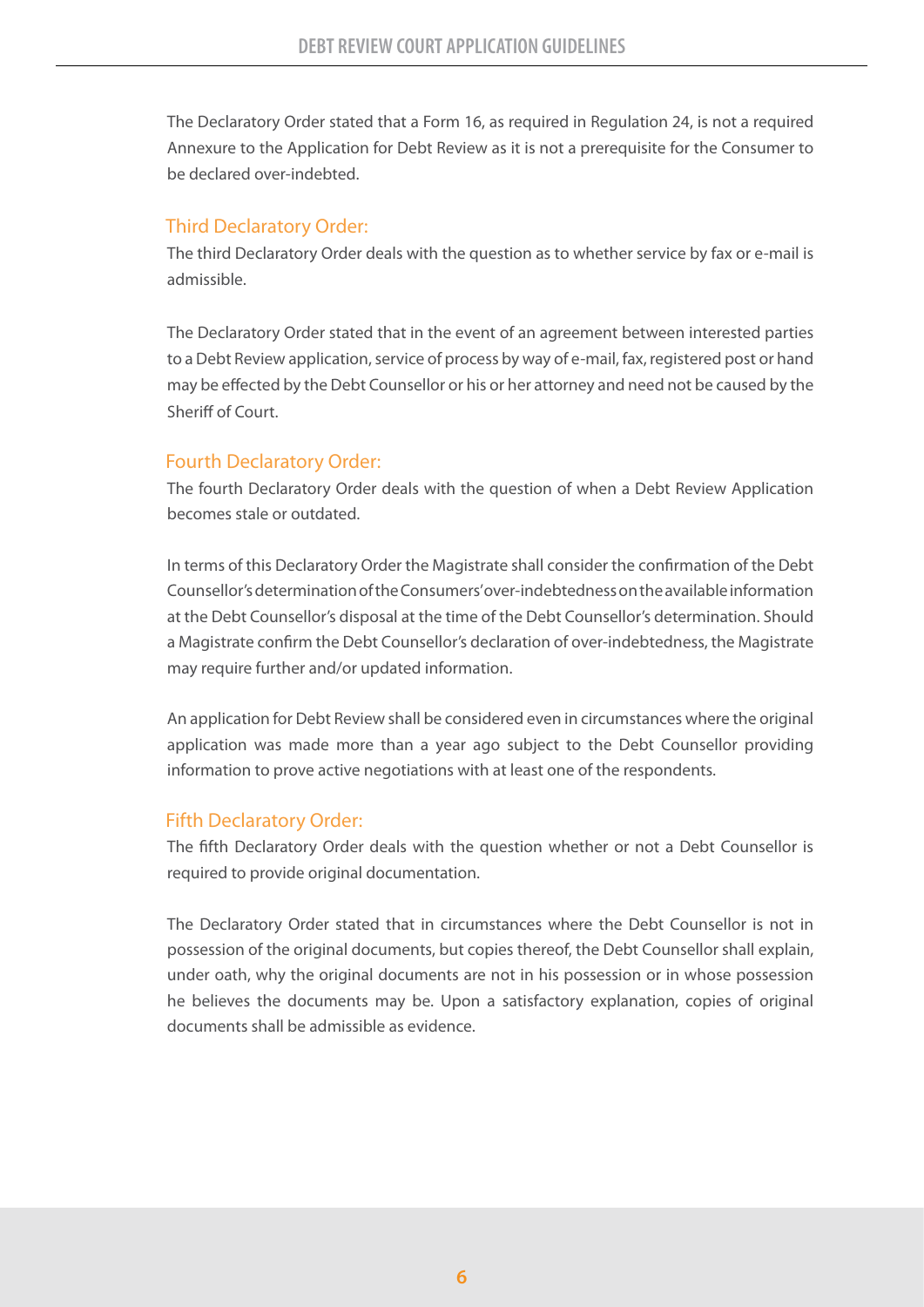## Sixth Declaratory Order:

The sixth Declaratory Order deals with the question whether or not a Debt Counsellor is to annex proof of his registration as a Debt Counsellor, and/or proof of payment of renewal fees to his application for Debt Review.

In terms of this Declaratory Order a Debt Counsellor need not annex proof of registration as a Debt Counsellor, nor proof of payment of renewal fees, subject thereto that the Debt Counsellor attests to valid registration under Oath.

## Seventh Declaratory Order:

The seventh Declaratory Order deals with the question if a Magistrate is entitled to amend contractually agreed interest rates when interested parties have agreed to a reduction of interest rates and other terms.

In terms of this Declaratory Order in circumstances where parties reached an agreement in terms of which a Credit Provider consents to an amended interest rate other than provided for in the credit agreement, the Magistrate may make an Order rearranging the Consumer's payment obligations based upon the agreed amended interest rates to give effect to the agreement between the parties.

A practical example is Debt Counselling Rules System ("DCRS") proposals accepted by Credit Providers.

## Eighth Declaratory Order:

The eighth Declaratory Order deals with the question if a Debt Counsellor is required to physically transmit a copy of the Form 17.1 Notification to Credit Bureaus.

In terms of this Declaratory Order a Debt Counsellor has substantially complied with Section 86(4)(b)(ii) of the National Credit Act, read with Regulation 24(2) of Government Notice No. R362 of 10 May 2012 promulgated thereunder, once he or she has successfully uploaded the details of a Consumer onto the NCR's Debit Help System.

This Declaratory Order provides much-needed clarity on practical matters faced by Debt Counsellors on a daily basis. The Declaratory Order is applicable to all Debt Review matters currently pending in all Magistrate Courts in South Africa. Debt Counsellors are advised to study the Declaratory Order in detail and to amend Debt Review Applications in consultation with their attorneys.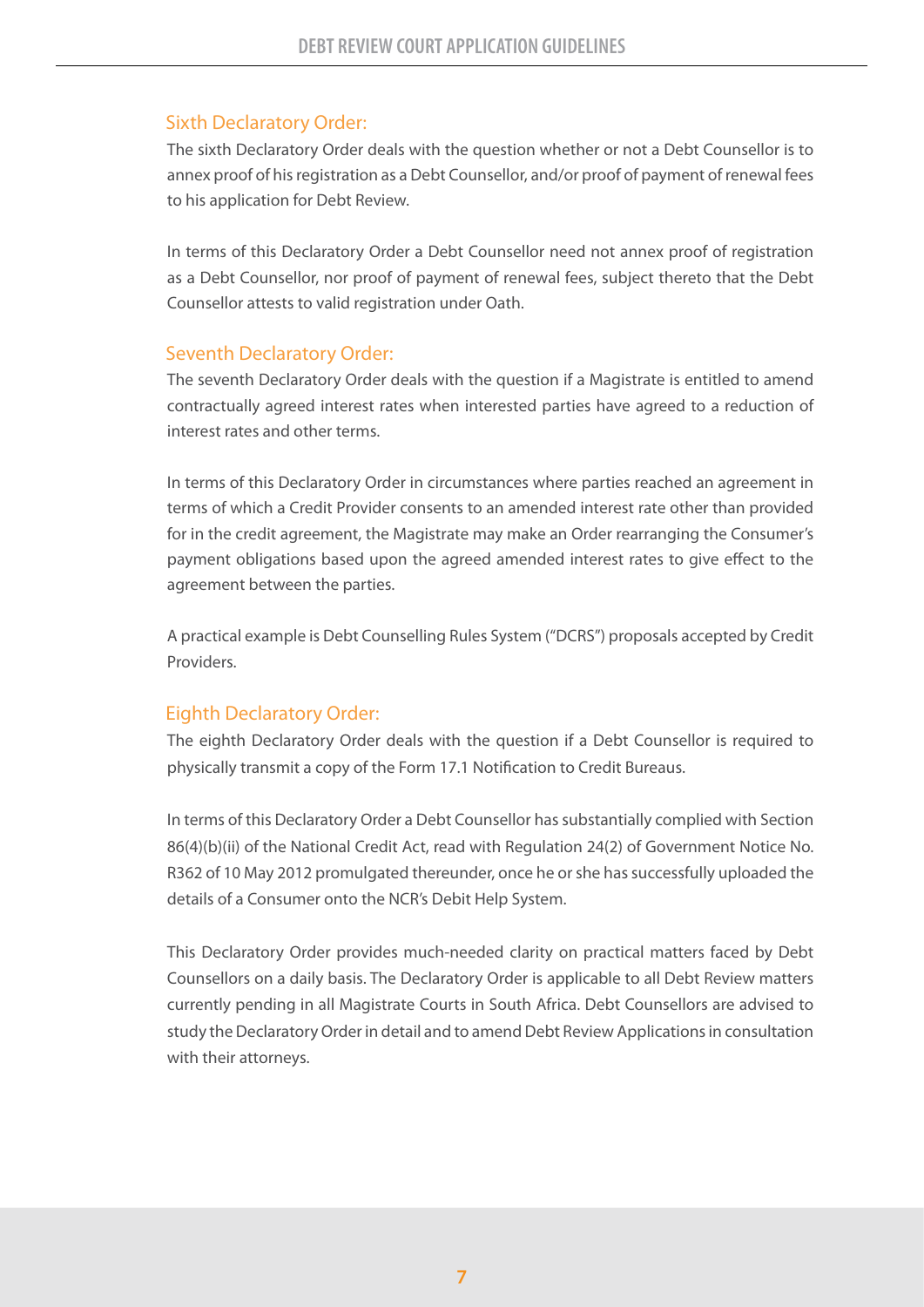### **4. Debt Review Timelines**

The basic process for Debt Review is set out in the Act and Regulations and compliance with this defined process and timelines is required by all parties. The Act and Regulations will always be the first source of information and guidance on the Debt Review Process to be followed. Due to the fact that the process and timelines were only defined to some extent, the NCR appointed a Task Team with the aim to create a streamlined and uniformed process to be implemented by all stakeholders in the credit industry in order to reduce the confusion and blockages. It is important to note that the process and timelines in the Act and Regulations were adhered to in the Task Team Agreement and that the Task Team Agreement improved uniformity of the Debt Review Process. The NCR issued the Debt Review Task Team Agreement as guidelines in 2015 and all industry players are requested to comply therewith. The Task Team Guidelines were unanimously approved by the CIF where all credit industry participants are represented by their respective industry bodies. The NCR may include a requirement for compliance with the Task Team Guidelines in the respective conditions of registration of industry players.

It is important to contextualise the Debt Review timeline for all parties involved in the Debt Review Process. The Act effectively sets a SIXTY (60) day deadline for Debt Counsellors to file Debt Review Applications at Court. Although a Consumer remains protected if he or she is not in arrears in terms of the credit agreement, a Credit Provider may, after the expiry of SIXTY (60) days, terminate a credit agreement from Debt Review unless the Debt Counsellors has filed the Debt Review matter in a Court. This right is, however, also balanced in Section 86(11) of the Act where the Court may order the Debt Review to resume (i.e. the credit agreement is unlawfully terminated and then again included in the Debt Review).

Section 86 requires the Debt Counsellors to approach the Court within a SIXTY (60) day period but it is important to note that no time limit is specified in the Act within which the Debt Counsellor must make an application to the Magistrate Court. The Act also does not require the process of debt restructuring to be completed within the period of SIXTY (60) days after the application for Debt Review was made. All parties are, however, required to cooperate to complete the process within a reasonable time period.

In terms of the amendment of the Act a Credit Provider may, after the expiry of SIXTY (60) days, terminate a credit agreement from Debt Review unless the Debt Counsellor has filed the Debt Review matter with the Court as stated above.

In order to comply with the SIXTY (60) day limit the timelines to complete the assessment and prepare the Court Application are tight. In practice there are often delays in the Debt Review Process. Where a Credit Provider did not comply with its obligations in terms of Section 86(5) to enable the Debt Counsellor to file the matter with Court timeously but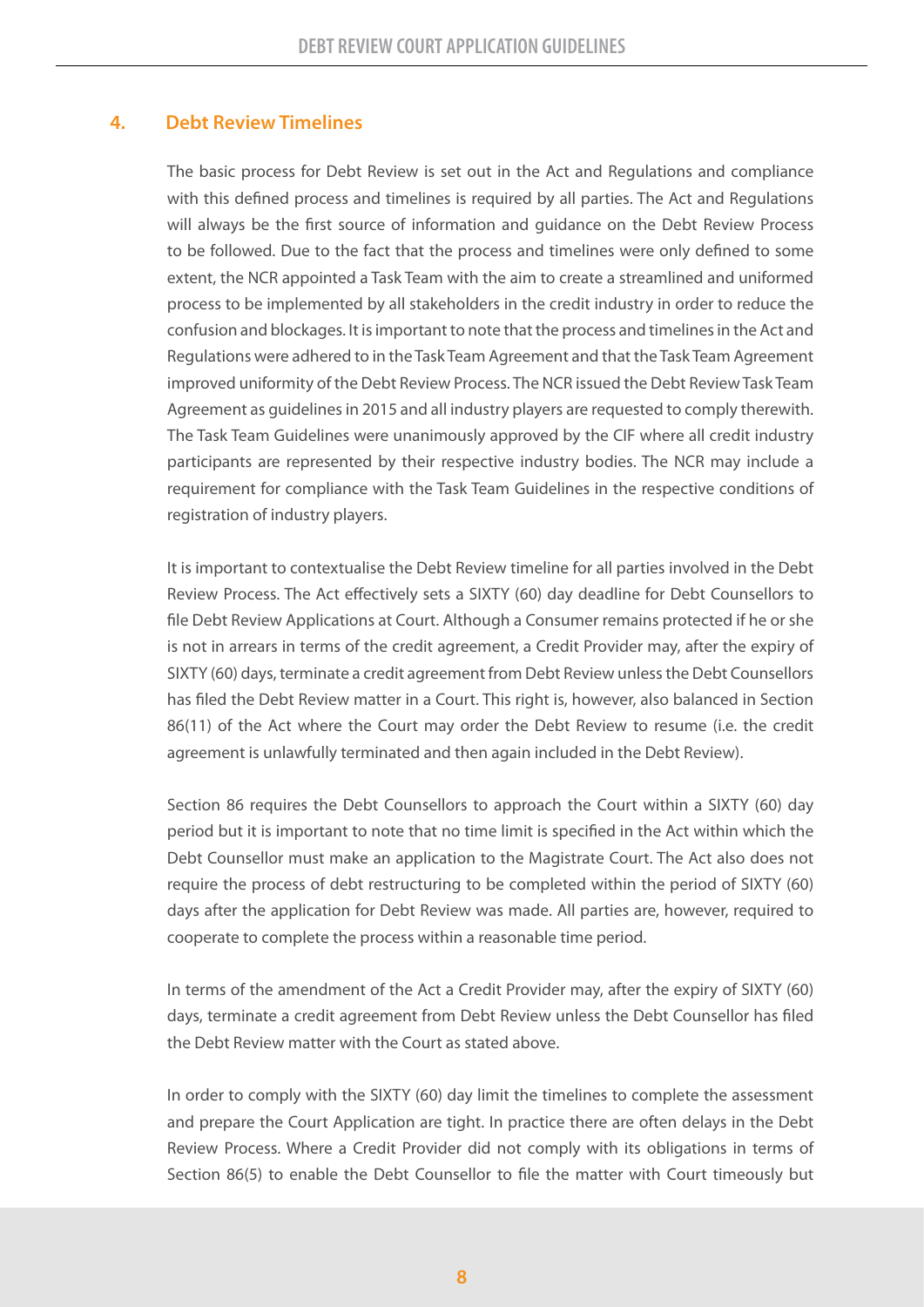proceeded to terminate a credit agreement, after the expiry of SIXTY (60) days from Debt Review the Court in which the terminated credit agreement is being enforced has the power to reinstate the credit agreement in the Debt Review.

Where the process is delayed by the Consumer, the protection envisaged by Section 86(10) of the Act lapses after the expiry of SIXTY (60) days unless the Debt Counsellor has filed the Debt Review Application with the Court. This prevents Consumers from delaying the Debt Review process.

The following timelines, as contained in (1) to (9) above, are set out in the Task Team Agreement issued by the NCR as guidelines:

- (1) Within FIVE (5) days of acceptance of application notify all Credit Providers and request a Certificate of Balance ("COB") by sending a Form 17.1.
- (2) The Credit Provider must provide the COB to the Debt Counsellor within FIVE (5) days of receipt of Form 17.1.
- (3) On receipt of the COBs the Debt Counsellor has to update the balances on his or her system.
- (4) Within THIRTY (30) days after the signing of the Form 16, the Debt Counsellor must make a determination in terms of Section 86 of the Act and notify all Credit Providers by sending a Form 17.2(b). If all COB's are received on time the Form 17.2(b) can be submitted FIFTEEN (15) days after date of Form 17.1.
- (5) FIFTEEN (15) days after the Form 17.1 date the Debt Counsellor submits repayment proposals to Credit Providers and they have TEN (10) days to reply.
- (6) Credit Providers can reply by either accepting the proposal, declining the proposal, requesting a rework of the proposal or issuing a counter proposal.
- (7) If all responses are received on time from all Credit Providers the Debt Counsellor may be in a position on day THIRTY (30) to submit revised proposals to all Credit Providers and request a reply within SEVEN (7) days. Credit Providers may –
	- (a) not respond;
	- (b) accept;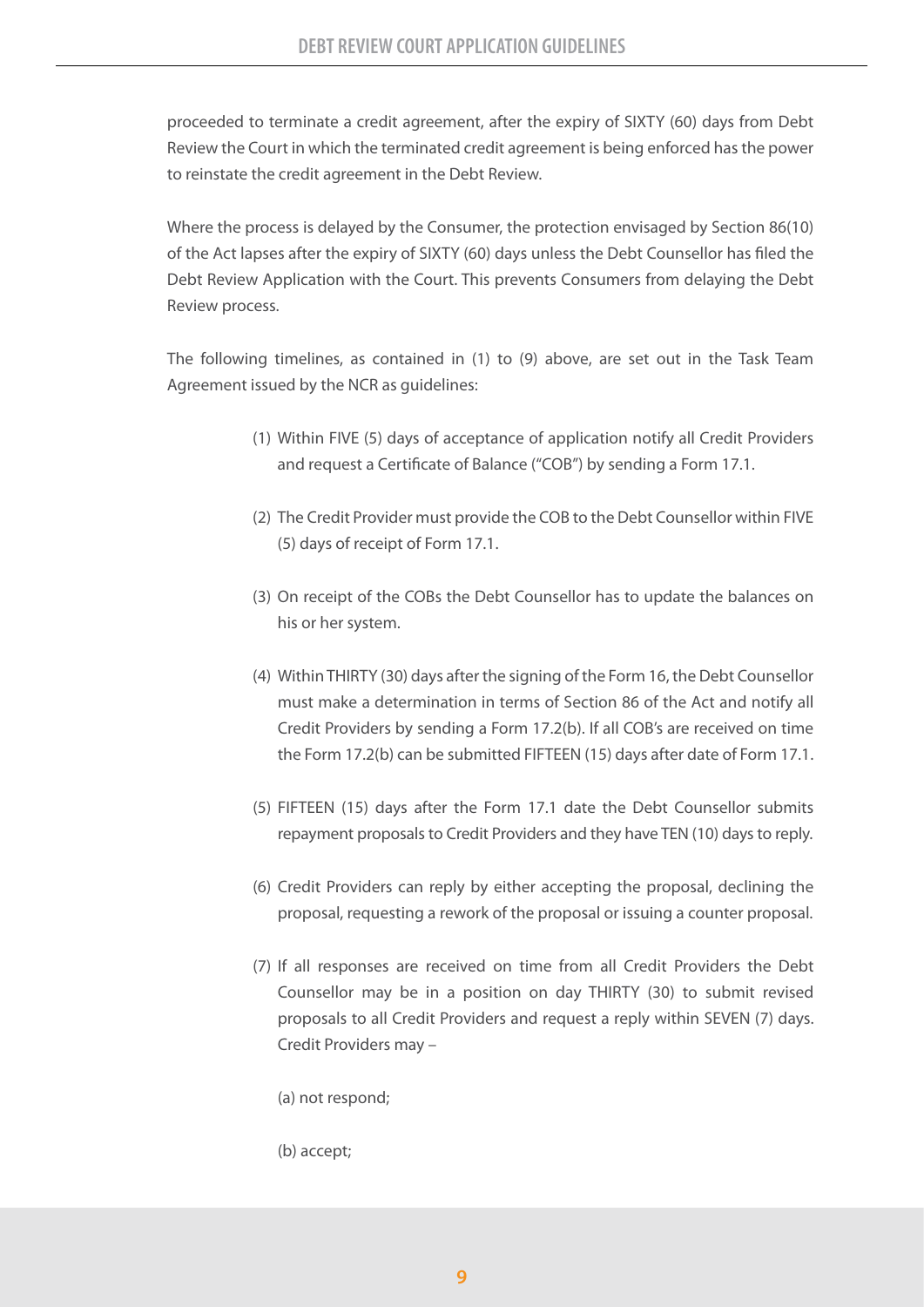(c) reject, with reasons; or

(d) submit a counter-proposal which may lead to a repeat of the process.

- (8) If all Credit Providers reply within SEVEN (7) days then the Debt Counsellor may be in a position on day FORTY FIVE (45) to commence with the preparation of the Debt Review Court Application.
- (9) If the process is not delayed by late responses by Credit Providers, the Debt Counsellor or Consumer represented by their attorney (where applicable) is left with TEN (10) to FIFTEEN (15) days to prepare the Debt Review Application, sign the application, commission the Affidavit and to serve and file the application before the SIXTY (60) day deadline in order to ensure that the Consumer remains protected.

## **5. Application by a Debt Counsellor for orders contemplated in terms of Section 86(7)(c) and Section 86(8)(b) of the Act**

- (1) In terms of the declaratory order in the matter of *National Credit Regulator v Nedbank & Others 2010(6) SA 298 (GNP)* the Court held that the Rule 55 motion procedure is to be used with debt rescheduling applications and that the time limits as prescribed in the MCR apply.
- (2) An application by Debt Counsellor for an Order contemplated in terms of Section 86(7)(c) and Section 86(8)(b) of the Act must therefore be in line with the requirements prescribed by Rule 55 of the MCR.
- (3) The Debt Counsellor will be the applicant and the Consumer and Credit Providers will be respondents as confirmed in *NCR v Nedbank supra* (above).
- (4) An Order contemplated by Section  $86(7)(c)$  and Section  $86(8)(b)$  of the Act, must be substantiated by a Founding Affidavit and shall be filed in duplicate by the Debt Counsellor with the Clerk of the Court who must allocate a case number and "unopposed" date of hearing before it can be served on the Credit Providers concerned.
- (5) An application for Debt Review must be substantiated by a Founding Affidavit deposed to by the Debt Counsellor in which the following is set out:
	- (a) An exposition of the Debt Counsellor's assessment conducted in terms of Section 86(6) of the Act, read with Sections 78(3), 79, 80 of the Act and Regulation 24 of the Act;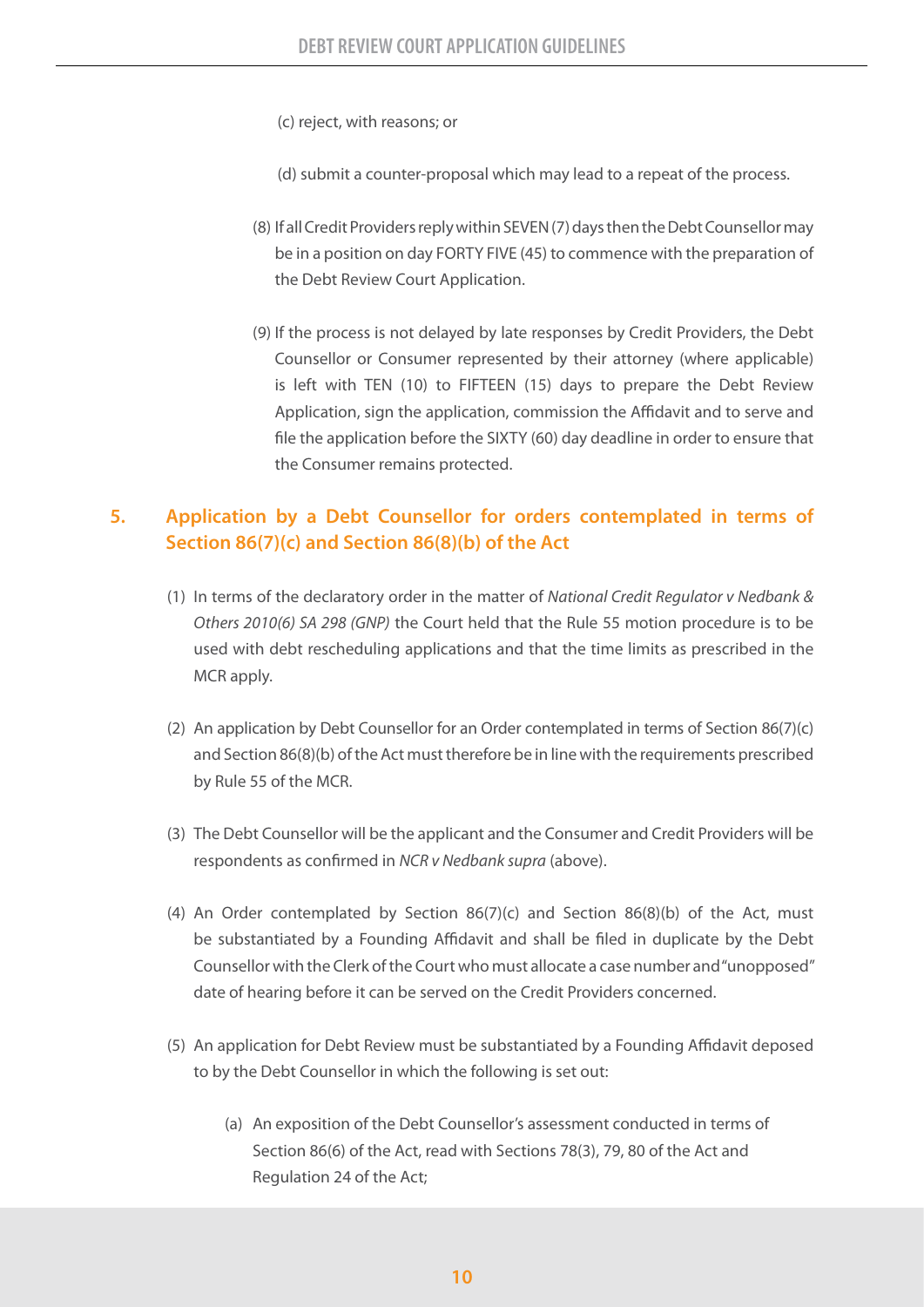- (b) The relief claimed in terms of Section 86(7)(c) or Section 86(8) of the Act;
- (c) Full particulars of each Credit Provider;
- (d) Full particulars of the Consumer and the Debt Counsellor;
- (e) A Confirmatory Affidavit from the affected Consumer confirming the application for Debt Review and the appointment of the Debt Counsellor. In instances where there are TWO (2) Debit Review applicants (spouses) a combined affidavit or two separate Confirmatory Affidavits are required. The requirements for the Confirmatory Affidavit are discussed in more detail under Item 6.
- (6) An application for Debt Review should be paginated and indexed in terms of Rule 63(3) of the MCR.
- (7) The Debt Counsellor must collect a copy of the Court Order from the Clerk of the Court and deliver it within FIVE (5) Court days from the date of issue to the affected Consumer and each Credit Provider, as stated in Regulation 2(3) of Government Notice No. R362 of 10 May 2012.
- (8) Each Credit Provider must comply and implement the terms of the Court Order within TEN (10) business days of receipt thereof. In terms of the Task Team Agreement which was issued by the NCR as guidelines, Credit Providers have to implement the repayment proposal at final acceptance stage. This is normally done well before the finalisation of the Court Order. Where repayment proposals comply with the Task Team Agreement Guidelines in terms of eligibility, affordability and are solved within the agreed restructuring rules, acceptance is compulsory and no counter proposal or declines can be submitted by a Credit Provider.
- (9) The application should include the following details:
	- (a) The identity of the Debt Counsellor including debt counselling number and practice address, averment as to personal knowledge as well as reference to the Debt Counsellor's statutory obligations in terms of the Act.
	- (b) The identity of the Consumer(s) including sex, residential address (jurisdiction) and a reference to prove these statements as contained in Annexures.
	- (c) The identity, where applicable, of the "juristic person" as defined in the Act, main place of business (registered address) together with full registration details such as trust deed, trustee letter of authority should be supplied to establish jurisdiction.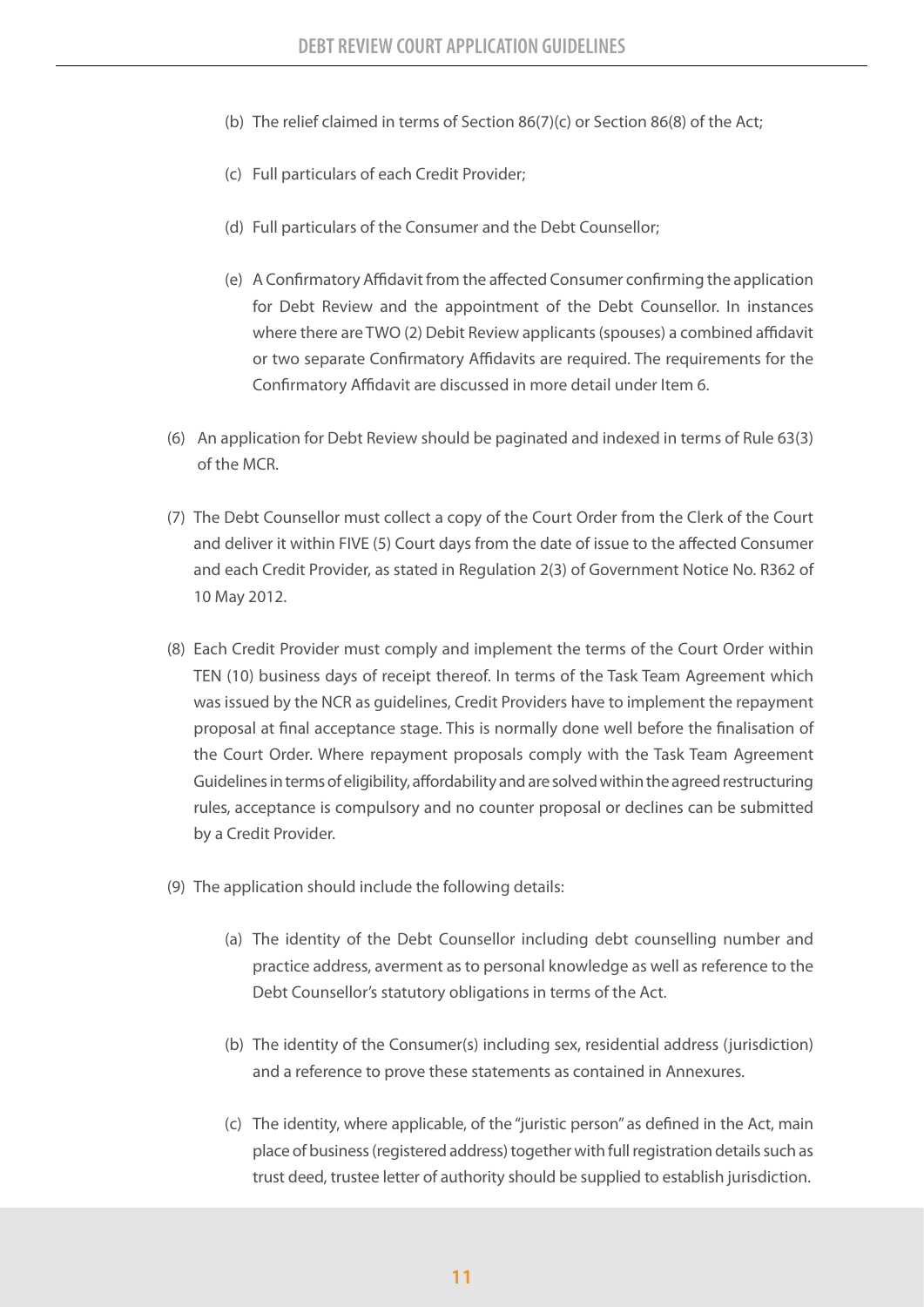- (d) The identity of all Credit Providers cited as respondents including the entity description and address for service.
- (e) Purpose of the application. This refers to Section 86(7) read with Section 87 and 79 of the Act aimed at placing the Court in a position to assess the relief sought in the Notice of Motion with a direct bearing on the information contained in the Founding Affidavit.
- (f) Formal requirement in terms of Section 86 of the Act with specific reference to Regulation 24.

The Act provides no guidance or clarity or requirement for interested parties to join the Debt Review Process. However, should any interested person wish to be included in the Debt Review proceedings, such person is entitled to explore the joinder proceedings as set out in the MCA.

(10)Details of proposal and responses

- (a) This Section contains the following:
	- (i) Details whether the Consumer appears to be over-indebted as per Section 86(6) of the Act;
	- (ii) Details regarding the income, expenditures, debt, monthly repayments, interest rates and funds available for distribution by the Consumer(s) to Credit Providers in compliance with the Act and the affordability guidelines embedded in the Task Team Agreement which was issued by the NCR as guidelines;
	- (iii) Details of the method used in generating the proposal, including reference to voluntary restructuring rules contained in the Task Team Agreement – which was issued by the NCR as guidelines – with specific reference to concessions related to reduction of fees, interest rate, extensions of repayment terms and maximum prescribed interest rates and fees as per Regulation 42 of the Act, where applicable.
- (b) Details of the Credit Provider's response to the proposal if any with specific reference to acceptance or rejection and/or counter-proposals received by the Debt Counsellor from the Credit Provider. It is important to note that in terms of the Task Team Agreement, repayment proposals that solve in terms of Task Team Agreement Guidelines, which include eligibility and affordability conditions,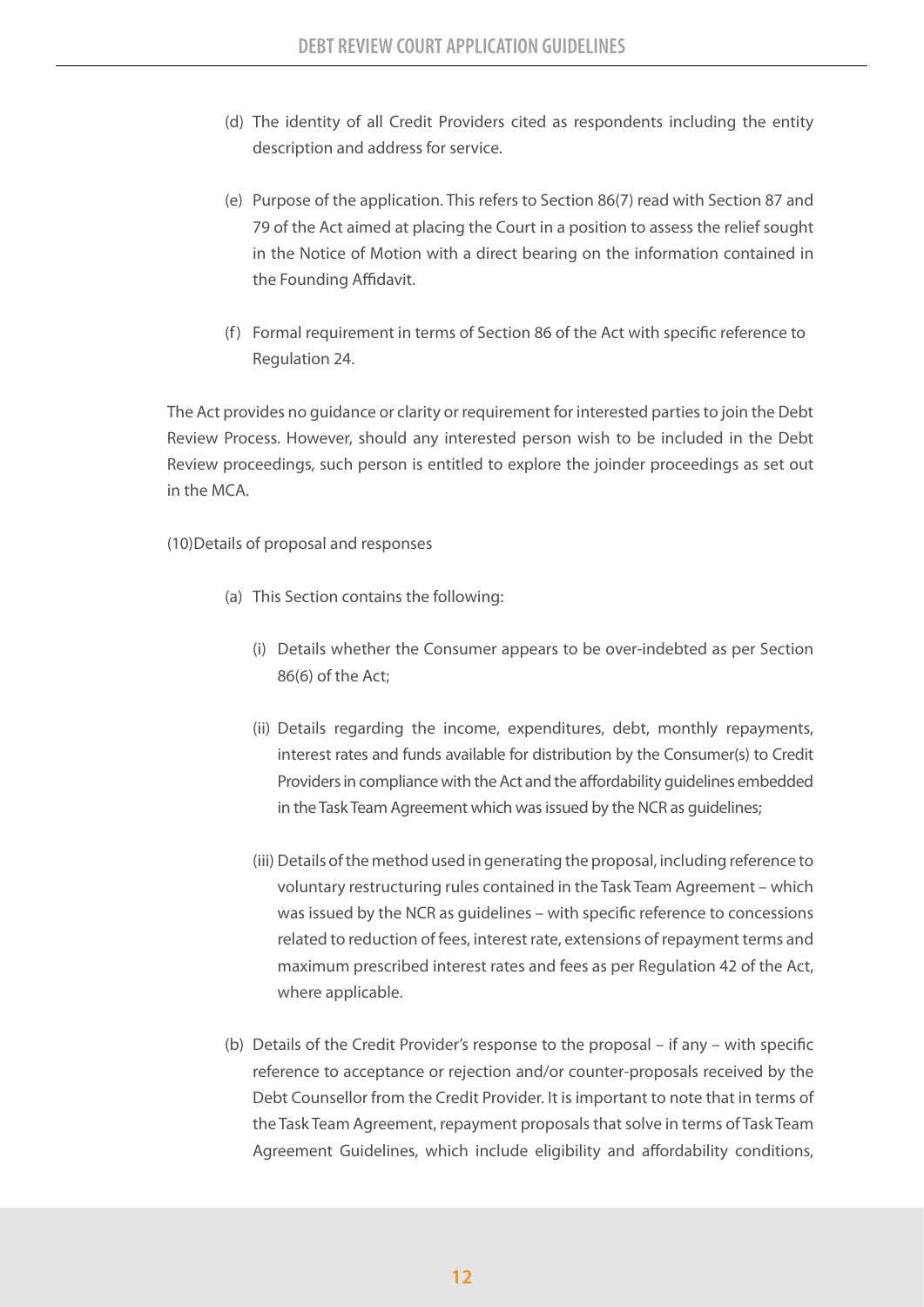have to be accepted by Credit Providers and no counter-proposals/declines on those repayment proposals can be submitted.

- (c) Reference to Section 103(5) of the Act and the Debt Counsellor's compliance with regards to issues relating to *in duplum*.
- (d) Reference to reckless lending, with reference to the Consumer's request for such an investigation if applicable as well as the Debt Counsellor's recommendation to Court regarding the outcome of such investigation, if any.
- (e) Reference to any alleged termination of credit agreements from Debt Review by Credit Providers which could reduce the number of credit agreements included in the Debt Review Application, as well any disputes relating to terminations, should be brought to the attention of the Court in which the terminated agreement is being enforced.
- (f) Details surrounding service addresses and the method of service of the application for Debt Review on affected parties. Details regarding consents or waiver or both to service of the application are to be included. In terms of the Task Team Agreement which was issued by the NCR as guidelines, Credit Providers must include consent to serve on each COB issued. The aforesaid information is presented to the Court in the form of a Service Affidavit.
- (g) Confirmation of the non-existence *(lis pendens)* of similar application in the same or other Courts.
- (h) Reference to the proposed outcome if the relief is granted as prayed for as well as reference to the conduct which a party could generally expect from another litigant.
- (i) The commissioning of such Affidavit would be done under the general rules as set out in Government Notice No. 1258 of 1972.

## **6. Confirmatory Affidavit**

The purpose of the Confirmatory Affidavit is to confirm all the details that will fall within the personal knowledge of the Consumer, including the fact that he or she has applied for Debt Review with the Debt Counsellor.

Due to the fact that the Debt Counsellor's Founding Affidavit and the Confirmatory Affidavit contain information that falls within personal knowledge of the Consumer only, no hearsay evidence can be placed before the Court.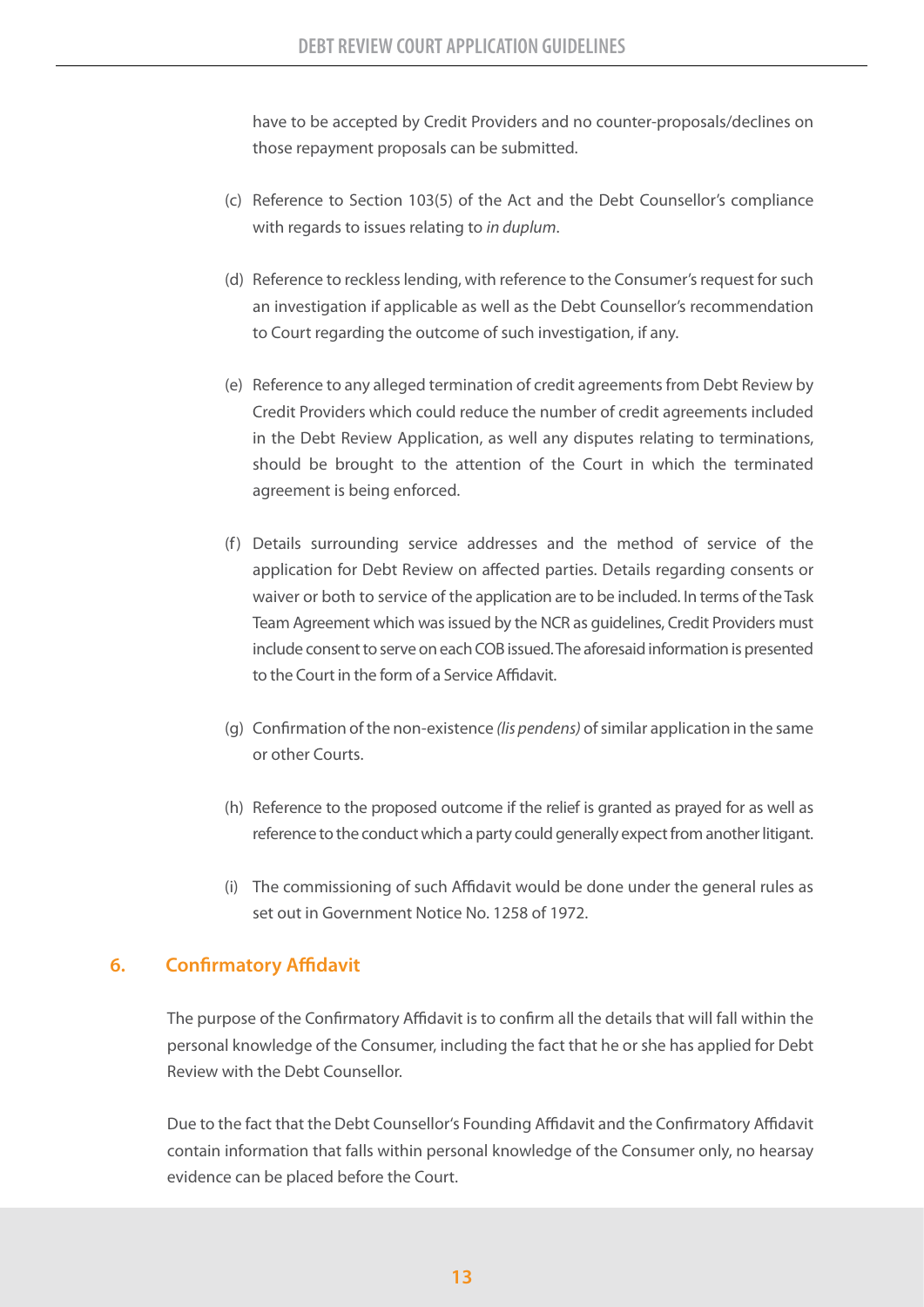This Confirmatory Affidavit states all the facts that the Consumer would have personal knowledge of, such as confirmation of the following:

- (1) Knowledge of the application and appointment of the Debt Counsellor;
- (2) Knowledge of legal fees, after-care fees and PDA fees;
- (3) The correctness and accurateness of any information regarding debts, income, expenditure and surplus available for distribution;
- (4) Waiver of service;
- (5) If on receipt of a Section 129 notice the Consumer has applied for Debt Review (within the allowable 10 days) this should be stated, as well as whether the Consumer received a summons from one or more of the credit providers;
- (6) Signature and acceptance of the conditions as set out in the Form 16;
- (7) Knowledge of reckless lending;
- (8) Knowledge of obligations relating to changes of address and personal circumstances;
- (9) Accuracy of employment details and income;
- (10) Accuracy of residential address and proof of residence;
- (11) Marital status;
- (12) Dependents;
- (13) Circumstances in which the Consumer became over-indebted; and
- (14)Exposition of the Consumer's assets and liabilities.

#### **7. Notice of Set Down**

In terms of the MCA and MCR it is a requirement to serve on all the respondents a Notice of Motion, which contains all the necessary supporting documents.

Best practice indicates the serving and filing of a notice for set down for every matter before it is formally heard. This practice is required on opposed and unopposed matters in terms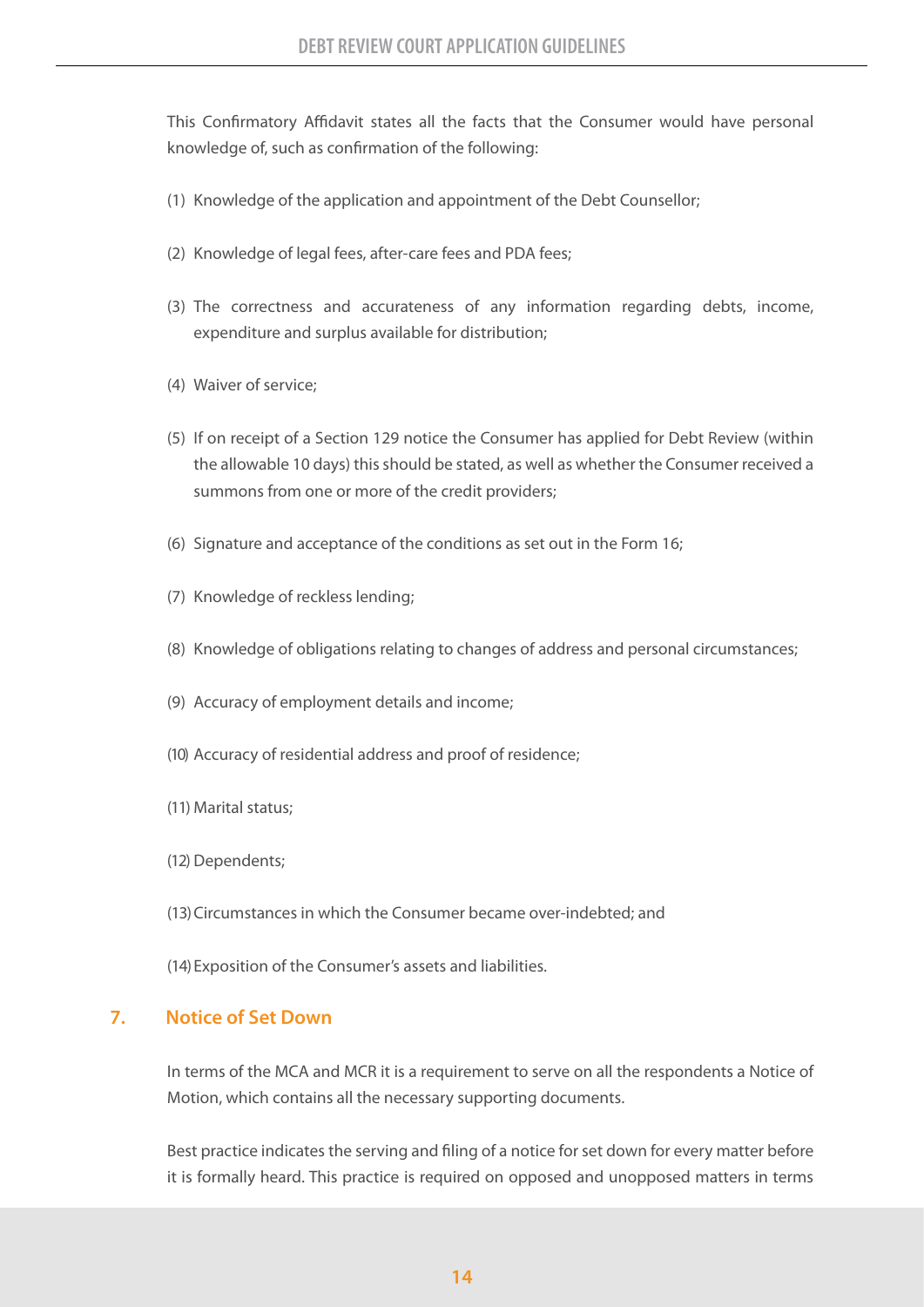of Rule 55(1)(f) of the MCR. Compliance with this process will allow Debt Counsellors or attorneys to have their Debt Review Applications filed timeously and in order to allow time for the finalisation of all negotiations and issues between the parties before the matter finally appears before the Court.

In addition to the requirements as set out in the MCR, the process and finalisation of negotiations between parties influenced the approved NCR Task Team Agreement Guidelines.

### **8. Jurisdiction**

The application must be brought in the Magistrates' Court having jurisdiction in respect of the Consumer; that is where the Consumer resides, works or carries on business. Couples who are married in Community of Property must apply jointly for Debt Review and, in this case, the Magistrates' Court where the couple resides has jurisdiction. Where the applicant is a Trust, the registered address of the Trust will determine Jurisdiction. Proof of jurisdiction must be attached to the Debt Review Court Application as an Annexure.

## **9. Representation**

The Debt Counsellor or Consumer may be represented by an attorney and any evidence provided or required by or from the Consumer and Debt Counsellor should be in an Affidavit in support of the application for the Order.

In terms of the *Van Der Hoven Attorneys* Declaratory Order the physical presence of the Debt Counsellor and/or Consumer is not required at the hearing of the Debt Review Application.

## **10. No Monetary Limit**

There is no monetary limit upon the jurisdiction of the Magistrates' Court to hear a referral under Section 87 of the Act ((Sec 29(1)(e) of the MCA).

## **11. Service**

Service of the application must be effected as per Rule 9 of the MCR.

In the matter of *National Credit Regulator vs Nedbank & Others 2009(6) SA 295 (GNP)*, Justice Du Plessis stated the following:

> *"There is, however, no reason in law why all or some of the affected parties cannot agree to waive service in terms of the Rules and to agree on a different form of notification."*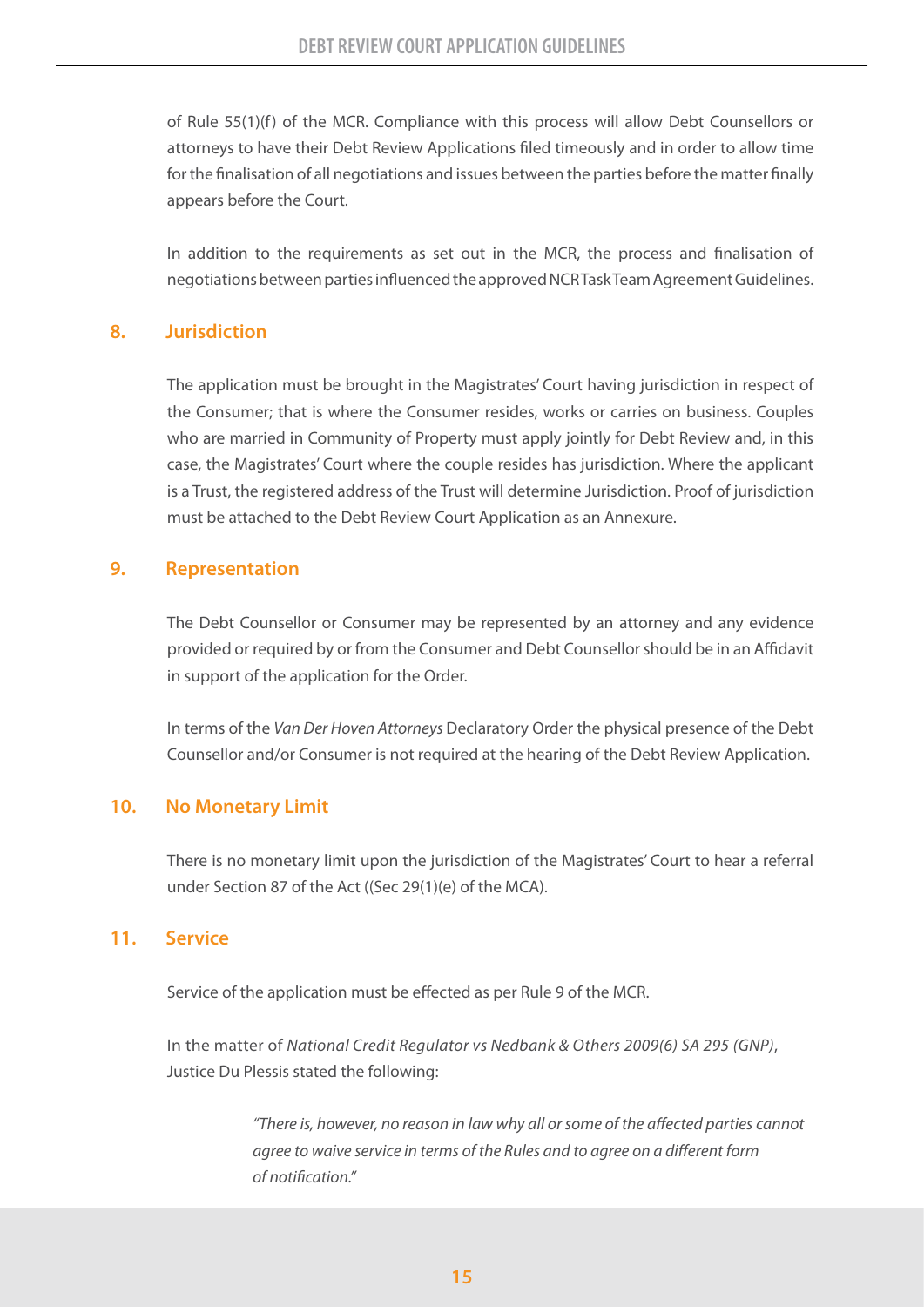This was in response to a submission that there are Magistrates who hold the view that parties to an application cannot agree on a form of service different from that prescribed by the MCR, and for that reason and in order to provide absolute clarity Justice Du Plessis granted the following Order:

> *"Service of any recommendation or other document contemplated in Section 86 or 87 of the Act, with the agreement of the affected parties, are by way of fax or e-mail."*

For the sake of clarity Justice Du Plessis included the above-mentioned in the following Order:

 *"Rule 9 of the Magistrate's Court Rules pertaining to services are applicable to the services of processes, any recommendation and other documentation for the purpose of the referral and hearing contemplated in Section 86(7)(c), 86(8)(b) and 87 of the National Credit Act, 2005 but service of any such documentation may, with the agreement of the affected parties, be by way of fax or e-mail."* 

In terms of the Task Team Agreement, issued by the NCR as guidelines, the credit industry has agreed to implement a general agreement of service by fax or e-mail. This general agreement notice from Credit Providers must be added as Annexures to Court Applications as confirmation that the Debt Review application can be served in this fashion.

The standard COB format approved in the Task Team Agreement also includes the following:

 *"This serves to confirm that we will accept service of any legal documents or court application via e-mail or facsimile at the following address or number."*

The prescribed COB format is implemented by all Credit Providers and all COB's include the agreed standard wording as set out above.

Justice Du Plessis's ruling in *NCR v Nedbank supra* in this regard is as follows:

 *"…the referral (application) is governed by the Rules and must be served on affected parties in terms of the Rules. There is, however, no reason in law why all or some of the affected parties cannot agree to waive service in terms of the Rules and to agree on a different form of notification. I have been informed that there are magistrates who hold the view that the parties to an application cannot agree on a form of service different from that prescribed by the rules. With that I cannot agree and in view thereof the order sought in terms of prayer 1.6 must be made."*

Service in terms of Section 65 and Section 168 of the Act does not apply.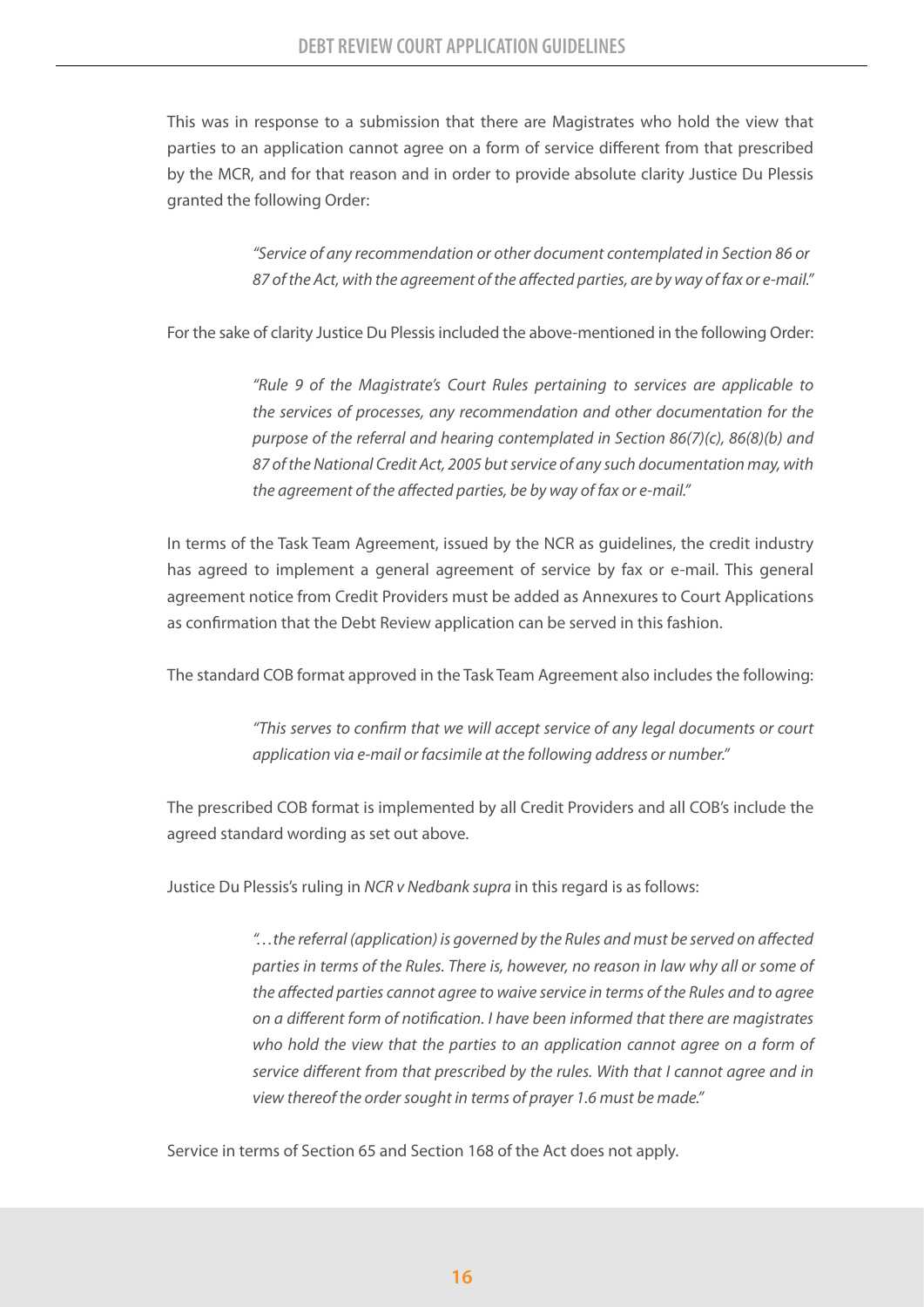The effect of the Declaratory Order is that Credit Providers may consent to service by fax or e-mail, which of necessity, also, implies a waiver of the Rules regarding service.

The current MCR now provides for service by facsimile or e-mail. Where service by fax and e-mail is used, Chapter 111, Part 2 of the Electronic Communications and Transaction Act 25 of 2002 will be applicable (Copy attached in Annexure C). However, in the event of consent to service by way of fax, e-mail or registered mail as a result of an agreement between the parties, the Debt Counsellor must also file a "Service Affidavit" together with the Debt Review Application.

In addition, and in support of the view expressed above, the Department of Trade and Industry issued Government Notice No. R362 on 10 May 2012 wherein "delivery" was defined as follows:

> *"Delivery means to file with the registrar or clerk of the court and serve a copy on the opposite party either by hand delivery, registered post, or where agreed between the parties or so ordered by court, by facsimile or electronic mail (in which instance Chapter III, Part 2 of the electronic Communications and Transaction Act, Act No. 25 of 2002 will apply), and delivery, delivered and delivering have corresponding meanings."*

The Van Der Hoven Attorneys Declaratory Order also stated that, in the event of an agreement between interested parties to a Debt Review Application service of process by way of e-mail or fax or registered post or hand may be effected by the Debt Counsellor or his or her attorney and need not be caused by the Sheriff of the High Court.

## **12. Task Team Agreement**

Due to the fact that the Act provides limited guidance on Debt Review Process issues, the credit industry and NCR have agreed to implement certain voluntary measures to standardise and enhance the Debt Review Process. The Task Team Agreement has been issued as Guidelines by the NCR.

The following issues are addressed in the Task Team Agreement:

- (1) To standardise forms used in the Debt Review Process;
- (2) To agree on process rules and timelines in addition to the process and timeline issues as required in the Act;
- (3) To provide Debt Review Affordability Guidelines for Debt Counsellors when a Debt Review Assessment is conducted; and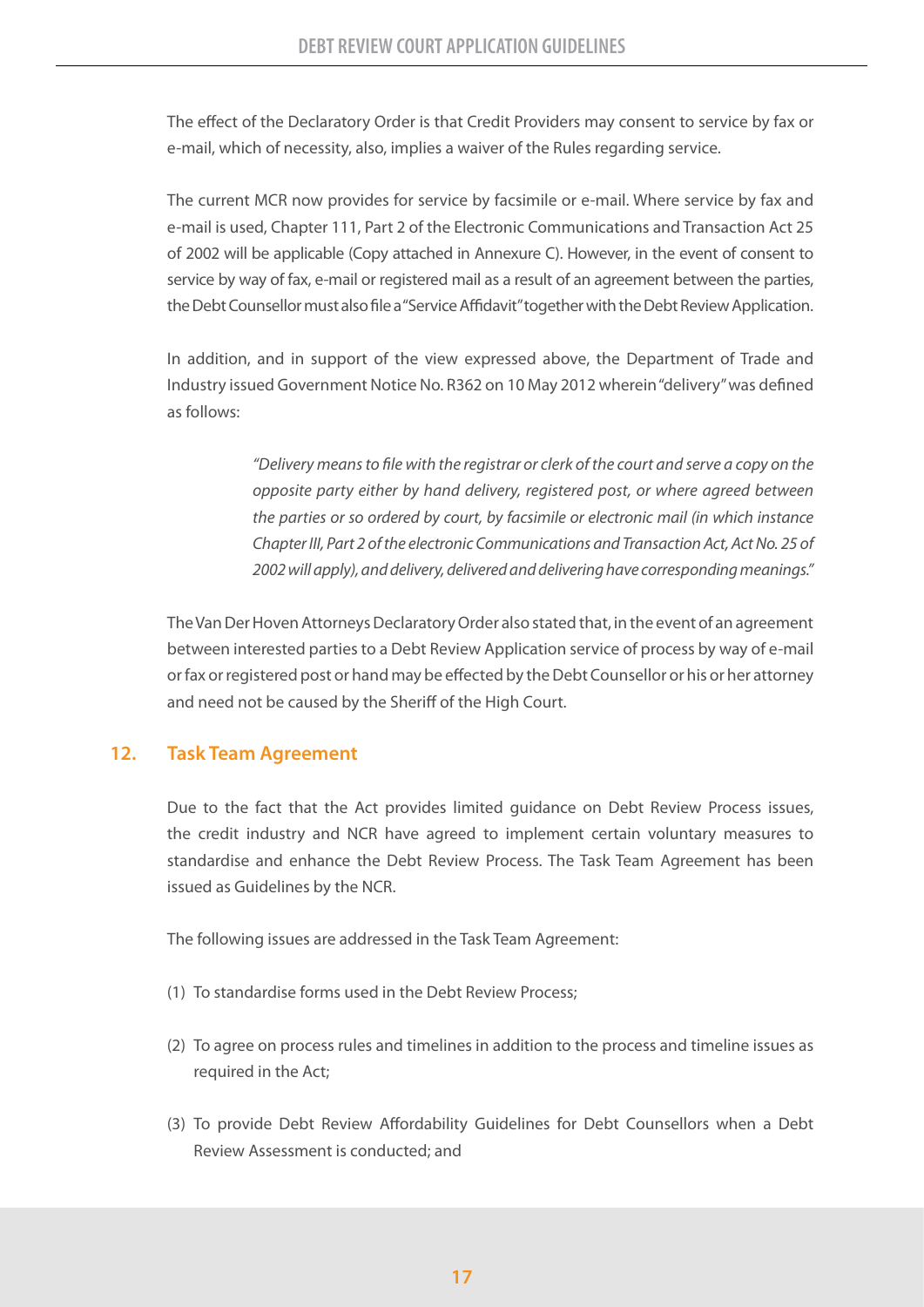(4) To make provision for fee and interest rate concessions by Credit Providers for qualifying Consumers. Although Courts do not have the discretion to reduce fees or interest rates these concessions indicate agreement between parties with regards to the repayment plan submitted to Court in line with the provisions of the Act in this regard. It is important to note that although a Court has no authority to amend interest rates and fees; this is not applicable when an agreement in writing is in place to amend the interest rate and fees. Where an agreement is in place, proof of agreement should be included in the Debt Review application and this agreement should be accepted by the Court. The reason for this is that that agreement concluded between the parties should be confirmed by the Court.

In terms of the Van Der Hoven Attorneys Declaratory Order in circumstances where parties reached an agreement in terms of which a Credit Provider consents to an amended interest rate other than provided for in the credit agreement, the Magistrate may make an order rearranging the Consumer's payment obligations based upon the agreed amended interest rates to give effect to the agreement between the parties.

## **13. Debt Review Affordability Assessment**

In terms of Section 86(6)(a) of the Act the Debt Counsellor should determine if the Consumer appears to be over-indebted and in terms of Section 79 of the Act should conduct a detailed financial assessment as set out in Regulation 24(7) of the Act. This will enable the Debt Counsellor to determine a reasonable repayment amount.

The NCR has issued the Task Team Agreement as guidelines and Debt Counsellors are required to use Annexure B of the Task Team Agreement as guidelines to conduct the Affordability Assessment.

The above-mentioned Task Team Assessment Guidelines deal with eligibility, marital status, income and expenditure and the setting of a reasonable and sustainable budget to repay debt. These Assessment Guidelines were implemented to ensure a consistent and fair assessment process.

## **14. Debt Review Application**

#### (1) Index

In terms of Rule 63(3) of the MCR the application should be indexed and paginated. The index is a document that serves to guide, point out and facilitate reference to documents contained in the Court pack to which it is attached.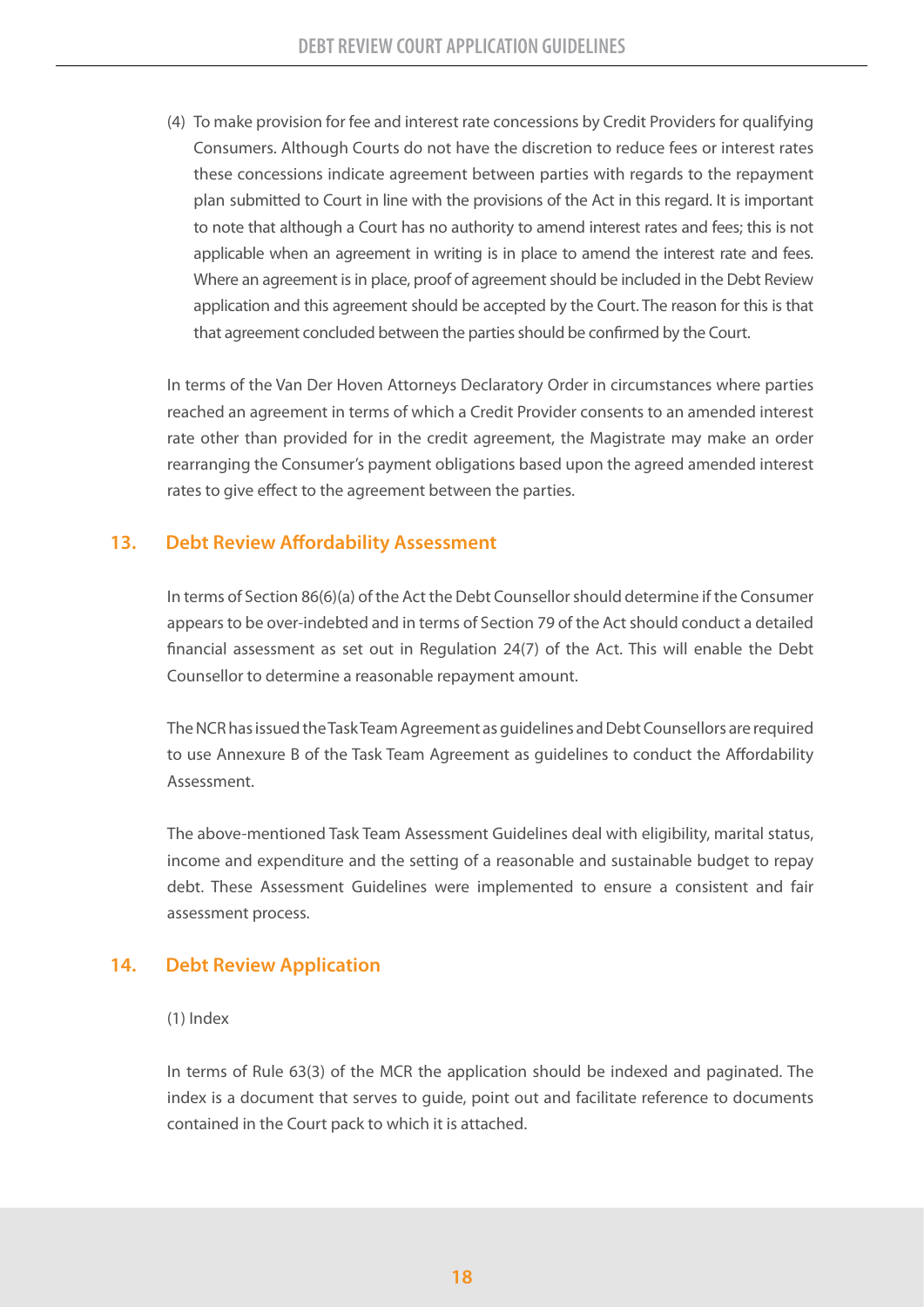It contains information regarding the Court, parties and contents of the attached Court pack defining the documents as contained therein and identifying such documents by way of page number.

#### (2) Notice of Motion

The Notice of Motion refers to the prescribed format, in the long form, as set out in Rule 55 of the Magistrates' Court Rules. Such notification includes *inter alia* reference to the Court case number, parties, relief sought, date of hearing, instructions regarding opposition, and details of service addresses of both applicant(s) and respondent(s).

The Notice must be served on Credit Providers after it has been issued by the Magistrates' Court in compliance with the time periods specified in Rule 55 of the MCR.

In terms of Section 86(10(b) of the Act no Credit Provider may terminate an application for Debt Review lodged in terms of this Act, if such application for review has already been filed in a Court or in the National Consumer Tribunal. Consumers should, however, not be advised to take any payment holiday. Monthly payments in line with the Debt Review repayment proposal should continue.

The Notice of Motion must be supported by –

- (a) A Founding Affidavit;
- (b) A Confirmatory Affidavit/s; and
- (c) Annexures.

The Notice of Motion must indicate three dates as follows:

- (a) The date the notice of intention to oppose must be filed, which must be at least FIVE (5) Court days from the date of service of the Notice of Motion;
- (b) The date that opposing Affidavit must be filed, which must be at least TEN (10) business or Court days from the date of service of the Notice of Intention to Oppose; and
- (c) The unopposed Court file date, which must be at least FIFTEEN (15) Court days from the date of service of the Replying Affidavit.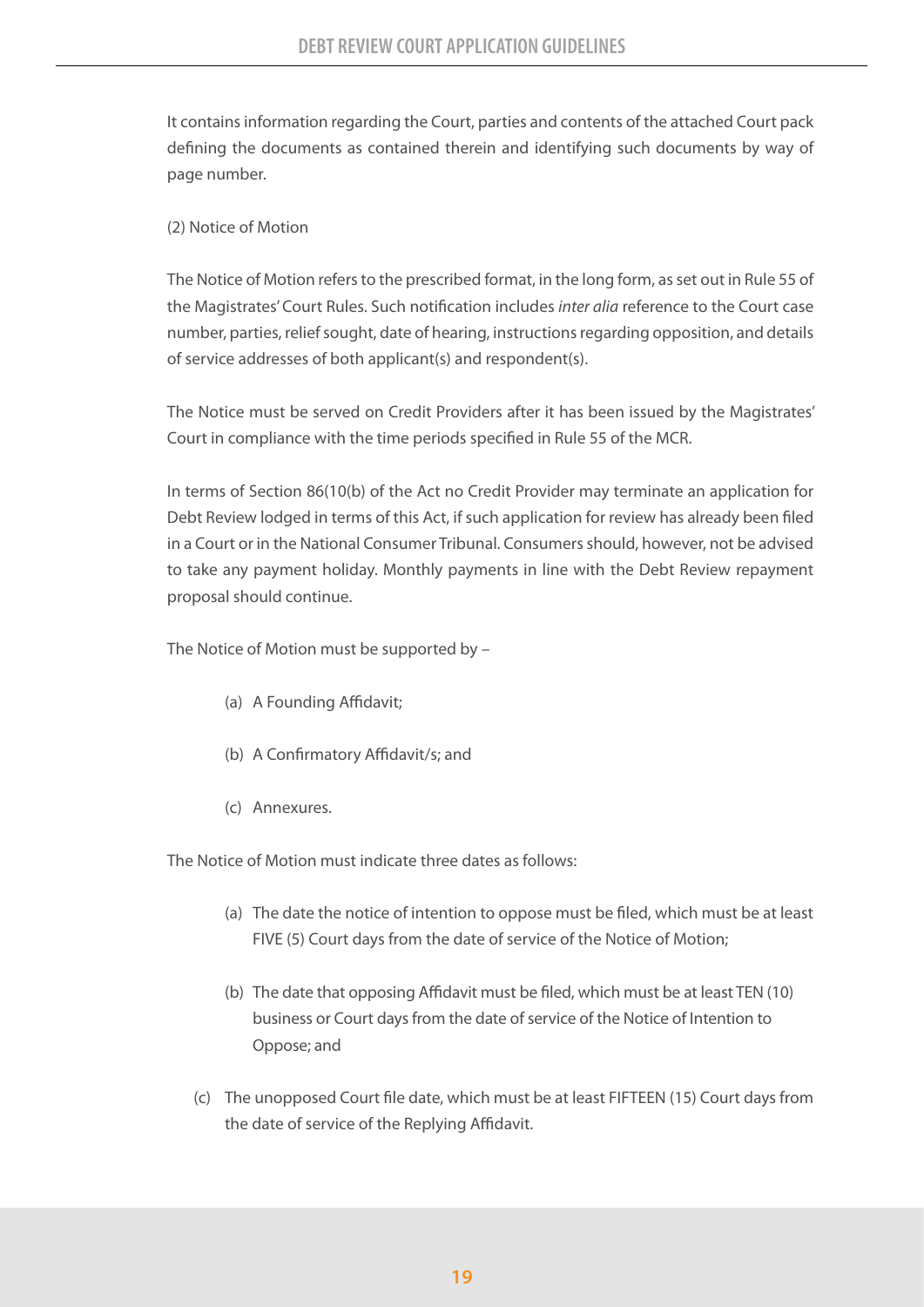The Notice of Motion must be filed by the Applicant/Debt Counsellor/Attorney and the party servicing the Notice of Motion must provide a service affidavit to the effect that the Notice of Motion was duly served on all Credit Providers. The general consent by Credit Providers to service by fax or e-mail must be attached to this service affidavit and as stated above also contained in the COB.

If the Debt Review Application remains unopposed it will be heard on the unopposed date specified in the Notice of Motion. The Debt Counsellor or Attorney may, where the matter is not opposed in the required timeframe, place the matter on the roll by giving the Clerk of the Court FIVE (5) business days' notice by filing a notice of set down.

A summary of documents to be included in the Notice of Motion is included in Annexure A.

(3) Consent Orders

It is important to note that an unopposed Debt Review Application in terms of Section 86 and a Consent Order in terms of Section 138 of the Act are not the same.

In terms of Section 86(7)(b) of the Act a Consumer may not be over-indebted but nevertheless be experiencing difficulty in paying debt repayments in a timely manner.

Where this is the case the Debt Counsellor may recommend and facilitate a voluntary repayment agreement as part of the Statutory Debt Review Process.

Where all parties have agreed to a repayment plan the Debt Counsellor must refer the Consent Order to the Magistrate Court with a recommendation for approval (Section 86(8)(a)).

This Consent Order must be prepared in the prescribed fashion by the Debt Counsellor and should be filed with the Clerk of the Civil Court who will allocate a case number.

It must contain the agreement/acceptance letter (there could be separate agreement/ acceptance letters from each Credit Provider) and acceptance from the Debt Counsellor (in his capacity as Debt Counsellor and on behalf of the Consumer who mandated the Debt Counsellor to negotiate a repayment plan) and a coversheet requesting the Consent Order to be made in terms of Section 138 read with Section 86(8)(a) of the Act.

The file is then forwarded to a Magistrate like a Default Judgment Application for consideration.

The Magistrate notes the Consent Order. Consent Orders should not be considered and noted by Clerks of the Civil Court.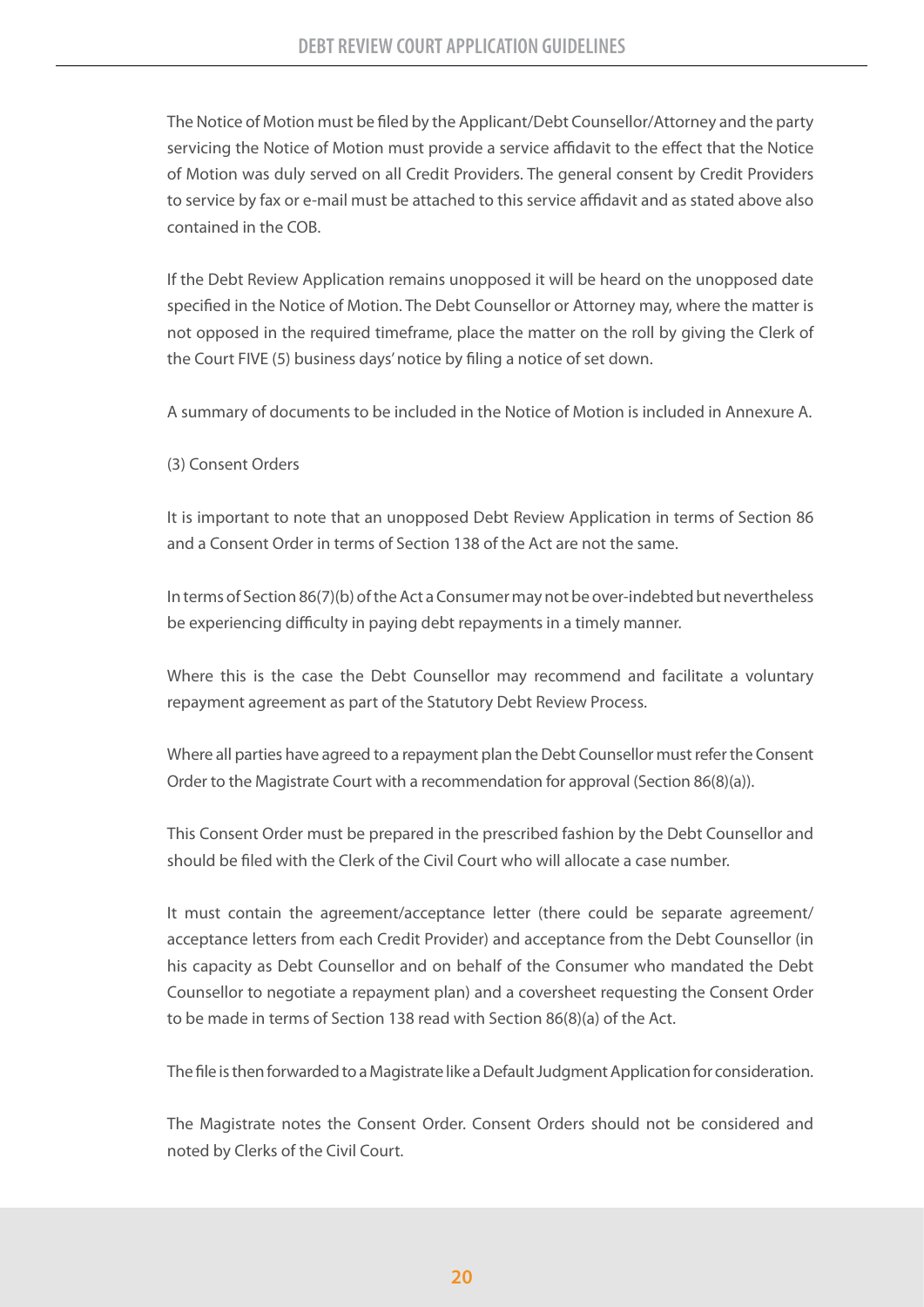In terms of the *Van Der Hoven Attorneys* Declaratory Order in circumstances where parties reached an agreement in terms of which a Credit Provider consents to an amended interest rate other than provided for in the credit agreement, the Magistrate may make an Order re-arranging the Consumer's payment obligations based upon the agreed amended interest rates to give effect to the agreement between the parties.

(4) Opposed Debt Review Application

- (a) Where the matter is opposed then the Credit Provider must
	- (i) Serve and file a Notice of Intention to Oppose within FIVE (5) Court days after service of the Notice of Motion (thus on or before the date specified in the Notice of Motion); and
	- (ii) Serve and file the opposing Affidavit within TEN (10) Court days after the service of the Notice of Intention to Oppose (thus on or before the date specified in the Notice of Motion).

It must be noted that where a Debt Review Court Application is opposed by the Credit Provider's Attorney of record, all documents must be served and filed on the said Attorney of record and not the Credit Provider, and vice versa.

(b) Replying Affidavit

 The Debt Counsellor/Attorney may within TEN (10) Court days of service of the opposing Affidavit from the Credit Provider's Attorney, serve on the Credit Provider's Attorney the Replying Affidavit, should it elect to do so.

(c) Apply for Court Date

 The Debt Counsellor/Attorney may apply for a Court date for the matter to be heard within FIVE (5) Court days after the service of the Replying Affidavit. Rule 55 also allows the Credit Provider to apply for a Court Date, should same not have been secured by the Debt Counsellor/Attorney within the time period prescribed in that rule.

(d) Notify all parties of the Court date – notice of set down (Rule  $55(1)(f)$ ). The Debt Counsellor/ Attorney must advise all parties of the Court date in the form of a Notice of Set Down. Such notification must be provided at least TEN (10) Court days before the Court date.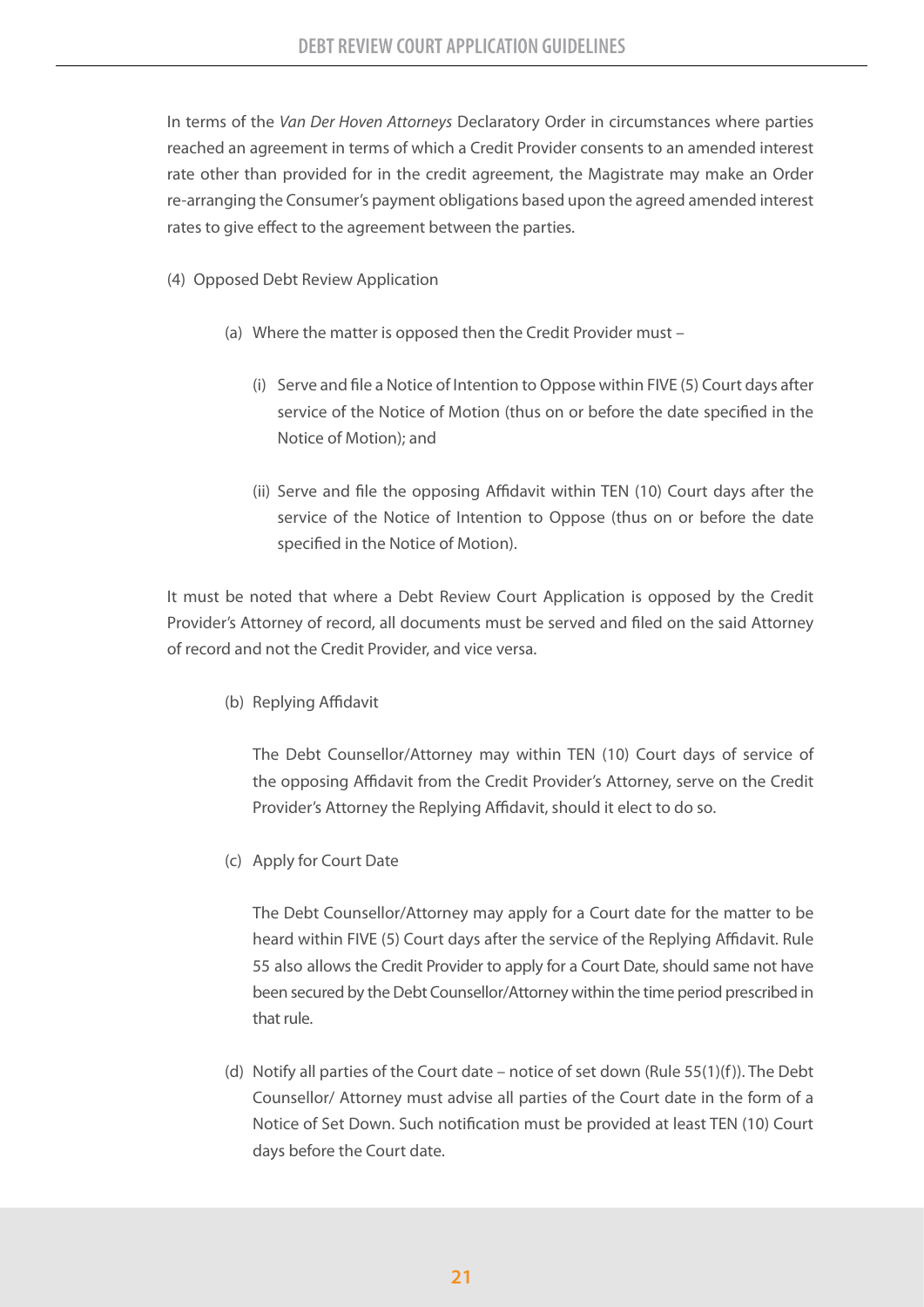#### (5) Founding Affidavit

An application for Debt Review must be substantiated by an Affidavit deposed to by the Debt Counsellor in which the following, as contained in (a) to (t) *infra* (below), is set out.

- (a) An exposition of the Debt Counsellor's assessment conducted in terms of Section 86(6) of the Act, read with Sections 78(3), 79, 80 and Regulation 24 of the Act.
- (b) The relief claimed in terms of Section 86(7)(c) of the Act.
- (c) Full particulars of each Credit Provider.
- (d) Full particulars of the Consumer and the Debt Counsellor.
- (e) An Affidavit from the affected Consumer(s).
- (f) Form 16. A statement that Form 16 was completed and provided all information required in terms of Regulation 24(1)(a). Also required is a requirement for the Debt Review fee structure to be included in Form 16. This will serve as confirmation that the fee structure has been disclosed to the Consumer before acceptance of the Debt Counselling (Section 86(3)(a) of the Act). In terms of the *Van Der Hoven Attorneys*  Declaratory Order a Form 16, as required in Regulation 24, is not a required Annexure to the Application for Debt Review as it is not a prerequisite for the Consumer to be declared over-indebted, as long as the information contained in the Form 16 is set out in the Founding Affidavit itself.
- (g) A statement regarding compliance to time limits. A statement that within FIVE (5) business days after receiving and accepting the application for Debt Review in terms of Section86(1) of the Act being, a completed Form 17.1 was submitted to all Credit Providers listed in the application and delivered to every registered Credit Bureau (Section 86(4)(b) of the Act and Regulation 24(2)). (Debt Counsellors are required in terms of their Conditions of Registration to update Credit Bureaus via the NCR Debt Help System only.) In terms of the *Van Der Hoven Attorneys* Declaratory Order a Debt Counsellor has substantially complied with Section 86(4)(b)(ii) of the Act, read with Regulation 24(2) promulgated thereunder, once he has successfully uploaded the details of a Consumer onto the NCR's electronic Debt Help System (as nominal addressee for all registered Credit Bureaus).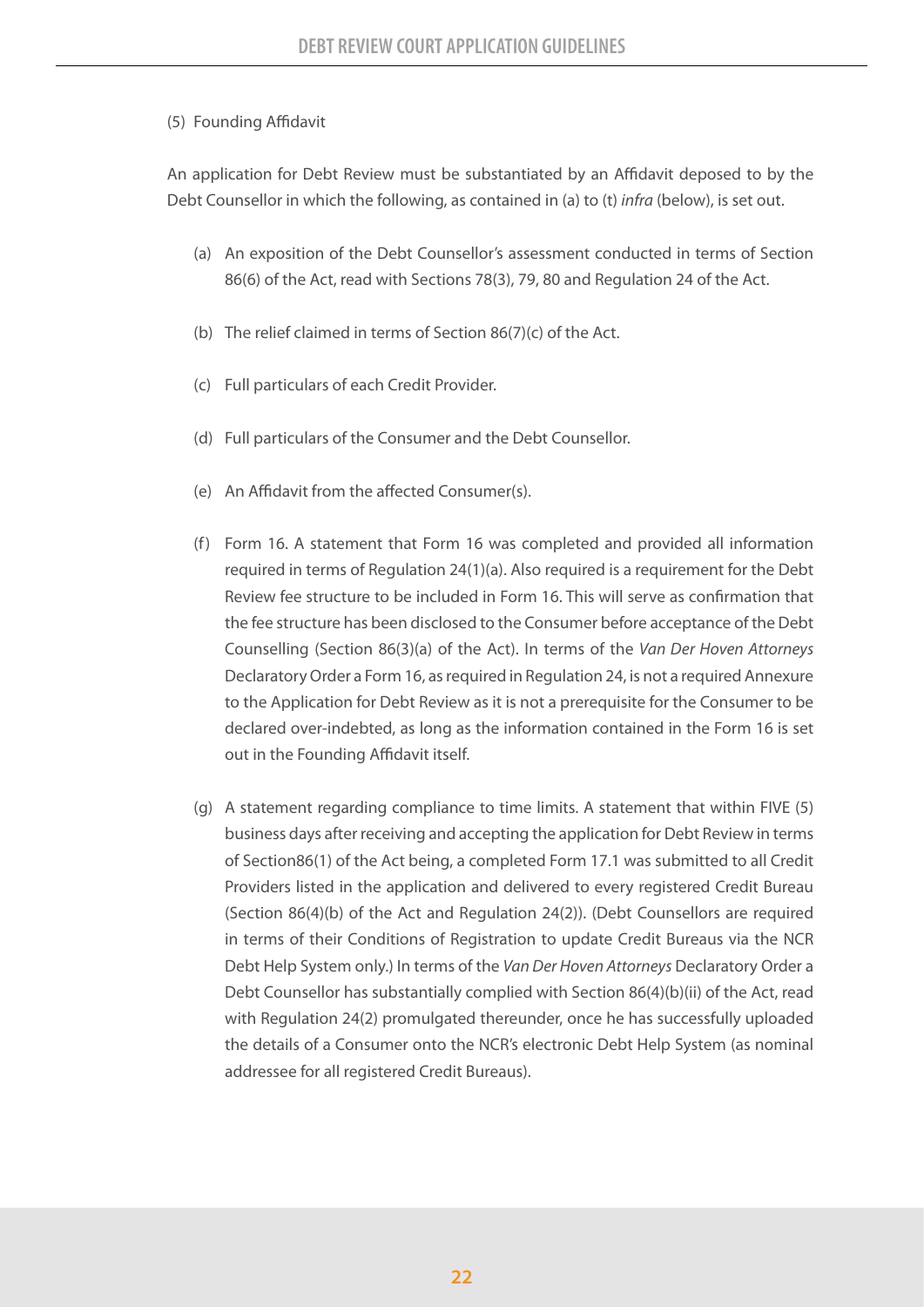- (h) A statement regarding required information. A statement that the information provided in terms of Regulation 24(1) of the Act was verified by requesting information and documentary proof from the following persons: (Regulation 24(3) of the Act), e.g.
	- (i) The Consumer;
	- (ii) The Credit Providers listed in the Form 16;
	- (iii) The Consumer's employer (only when applicable); and
	- (iv) Credit Bureau.
	- (i) A statement that a determination was made. A statement that within THIRTY (30) business days after receiving and accepting the application in terms of Section 86(1) of the Act, a determination was made in terms of Section 86(6) read with Regulation 24(7) and (8) of the Act.
	- (j) Form 17.2. A statement that a Form 17.2 was submitted to all affected Credit Providers and Credit Bureaus (via NCR Debt Help System) within FIVE (5) business days after completion of the assessment.
	- (k) A statement regarding repayment proposals. A statement that proposals setting out how the Consumer's obligations are rearranged were sent to each of the Credit Providers.
	- (l) A Certificate of Balance must be attached, for the sake of certainty on interest rates. A COB is also used to verify that interest rate does not exceed the maximum rates as per Regulation 42 of the Act. Where no COB has been received the Debt Counsellor can apply Regulation 24(4) of the Act. In terms of Regulation 24(4) of the Act where Credit Providers fail to provide the Debt Counsellor with the correct information within FIVE (5) business days of such verification being requested, the Debt Counsellor may use the information provided by the Consumer as being correct. Where this is the case an allegation to the effect has to be included in the application. More information on this issue is included in Annexure C. It is important to note that where an interest rate is used which is not in line with the contractual rate that the Consumer will be required to repay the debt in line with approved Court Order and when the debt is repaid in line with the Court Order an end balance reconciliation needs to take place. This process is covered by a separate process approved by CIF and issued as guidelines by the NCR.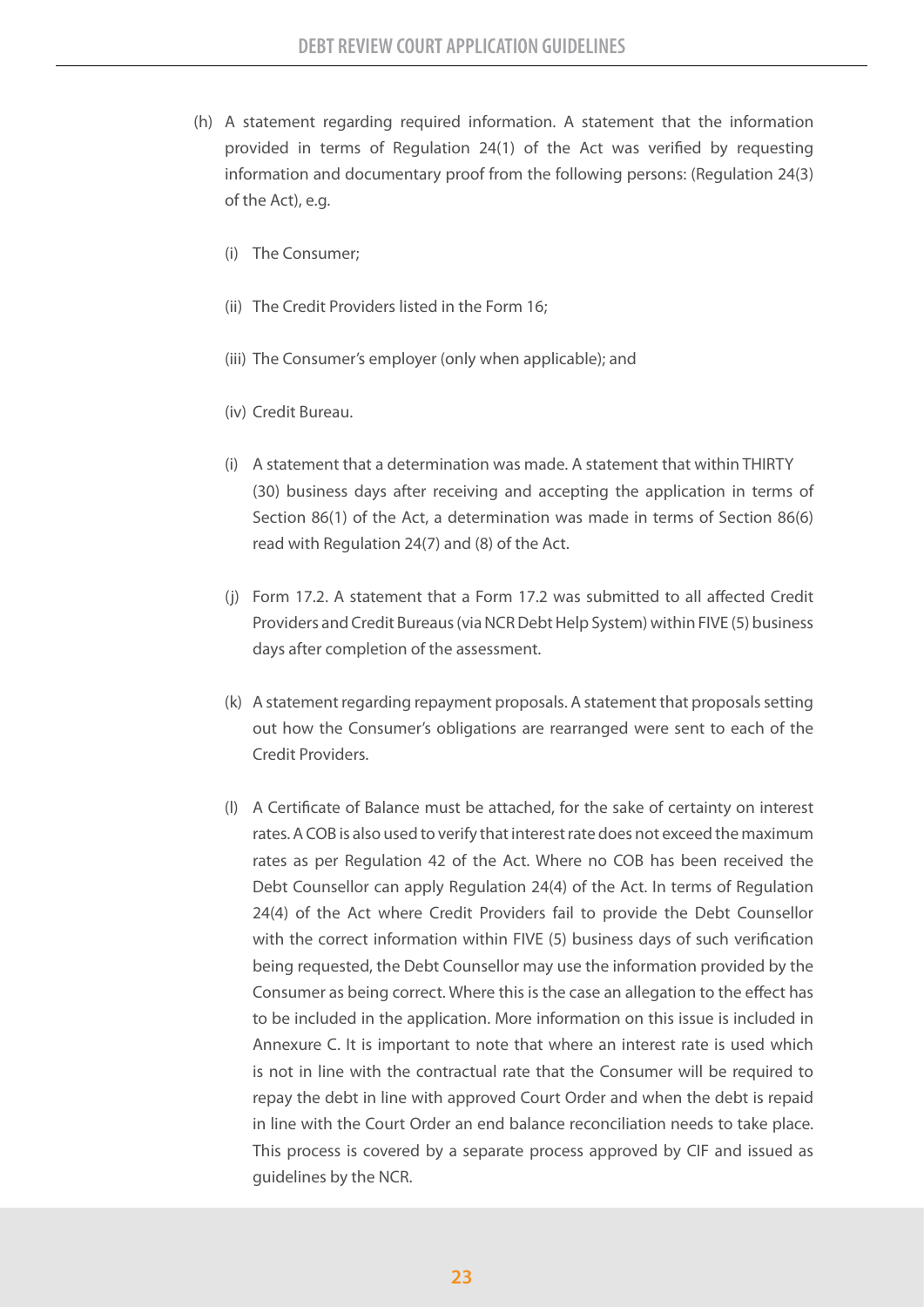- (m) Credit Agreements. It is not a requirement to include or attach Credit Agreements.
- (n) Proposal responses. Statements that the proposal was rejected, or that no response was forthcoming, or that not all the Credit Providers accepted the proposal.
- (o) Credit Provider names on proposals. The names of the Credit Provider on the proposal must correspond with the respondent's unless the Credit Provider has appointed an Agent to fulfil this function on his behalf.
- (p) Section 129 and/or 130. No steps in terms of Section 129 and/or 130 of the Act were taken by any Credit Provider at the time of the application.
- (q) Reasons for over-indebtedness. The reasons for the over-indebtedness and/or difficulties being experienced must be set out. A mere statement of being overindebted would not be sufficient to enable the Court to exercise its discretion judicially.
- (r) Determination of over-indebtedness after assessment, applying the criteria in Section 79 and Regulation 24(7) of the Act.
- (s) Re-arrangement proposals. If over-indebted, full particulars of the re-arrangement of the Consumer's obligation and the reasons for each proposal (Section 86(7)(c) (ii) of the Act).
- (t) Determination: Credit agreement(s) be declared reckless credit, applying the criteria in Section 80 and Regulation 24(8) of the Act.

Notwithstanding the above high level overview of the contents of the Founding Affidavit, the following information on a lower level would be required as outlined in (a) to (r) *infra* (below).

- (a) Identity of the Debt Counsellor including NCR DC number and practice address, averment as to personal knowledge, as well as reference to the Debt Counsellor's statutory obligations in terms of the Act.
- (b) Identity of the Consumer(s) including sex, residential address (jurisdiction) and a reference to proof of these allegations as Annexures.
- (c) Identity of all Credit Providers cited as respondents including the entity description and address for service.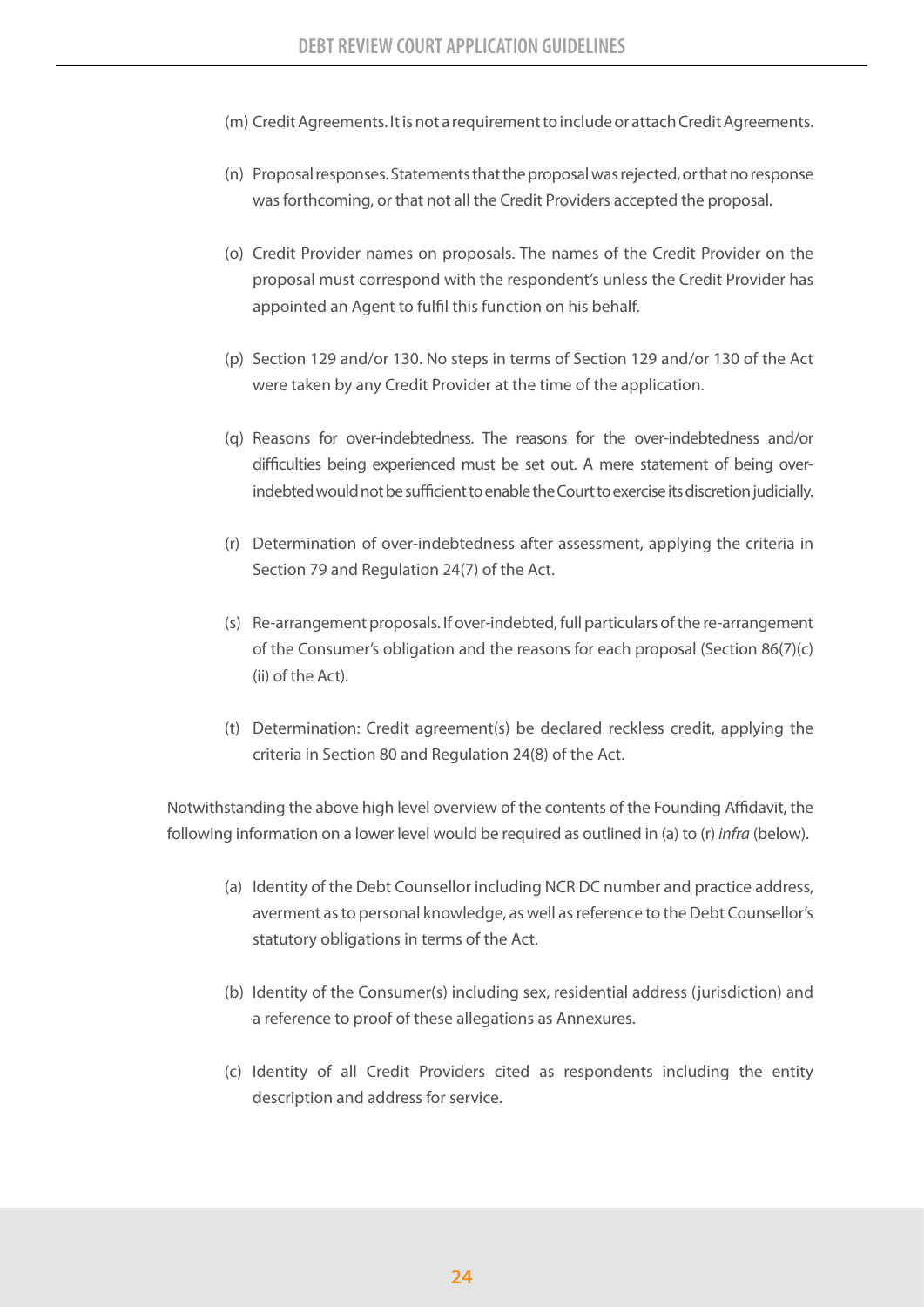- (d) Purpose of the application. This refers to Section 86(7) read with Section 87 and 79 of the Act with the purpose of placing the Court in a position to assess the relief sought in the Notice of Motion with a direct bearing on the information contained in the Founding Affidavit.
- (e) Formal requirement. The formal requirement refers to Section 86 of the Act with specific reference to Regulation 24 as same is contained in the Act.
- (f) Compliance to time limits. This refers to averments regarding the Form 16, 17.1 and 17.2, compliance with the formal time limits as set out in the Act as well as information regarding the assessment of the Consumer's financial position and guidelines used for the assessment thereof.
- (g) The reason for over-indebtedness. This contains information regarding the reason for the Consumer's over-indebtedness, with as much specificity to the Consumer's financial circumstances as possible.
- (h) Proposal and responses. This section contains averments regarding the income, expenditures, debt, monthly repayments, interest rates and funds available for distribution by the Consumer(s) to Credit Providers.
- (i) Determination by Debt Counsellor, including compliance with Section 86(6) of the Act, the issuing of Form 17.2, affordability assessment details (including overtime and/or allowances where applicable) and repayment proposals.
- (j) Proposal methodology. A brief description regarding the method used in generating the proposal, including reference to the Task Team Agreement concessions to reduced interest, extensions of repayment terms and Regulation 42 of the Act, if applicable, and other general information assisting the Court in understanding the repayment proposal.
- (k) Proposal responses. This entails details of the Credit Provider's response (if any) to the repayment proposal(s) with specific reference to acceptance or rejection and/or counter-proposals by the Credit Provider as received by the Debt Counsellor.
- (l) *In duplum*. This Section refers to Section 103(5) of the Act and the Debt Counsellor's compliance with regards to issues relating to *in duplum*.
- (m) Reckless lending. This Section deals with issues relating to reckless lending, with reference to the Consumer's request for such an investigation, if applicable, as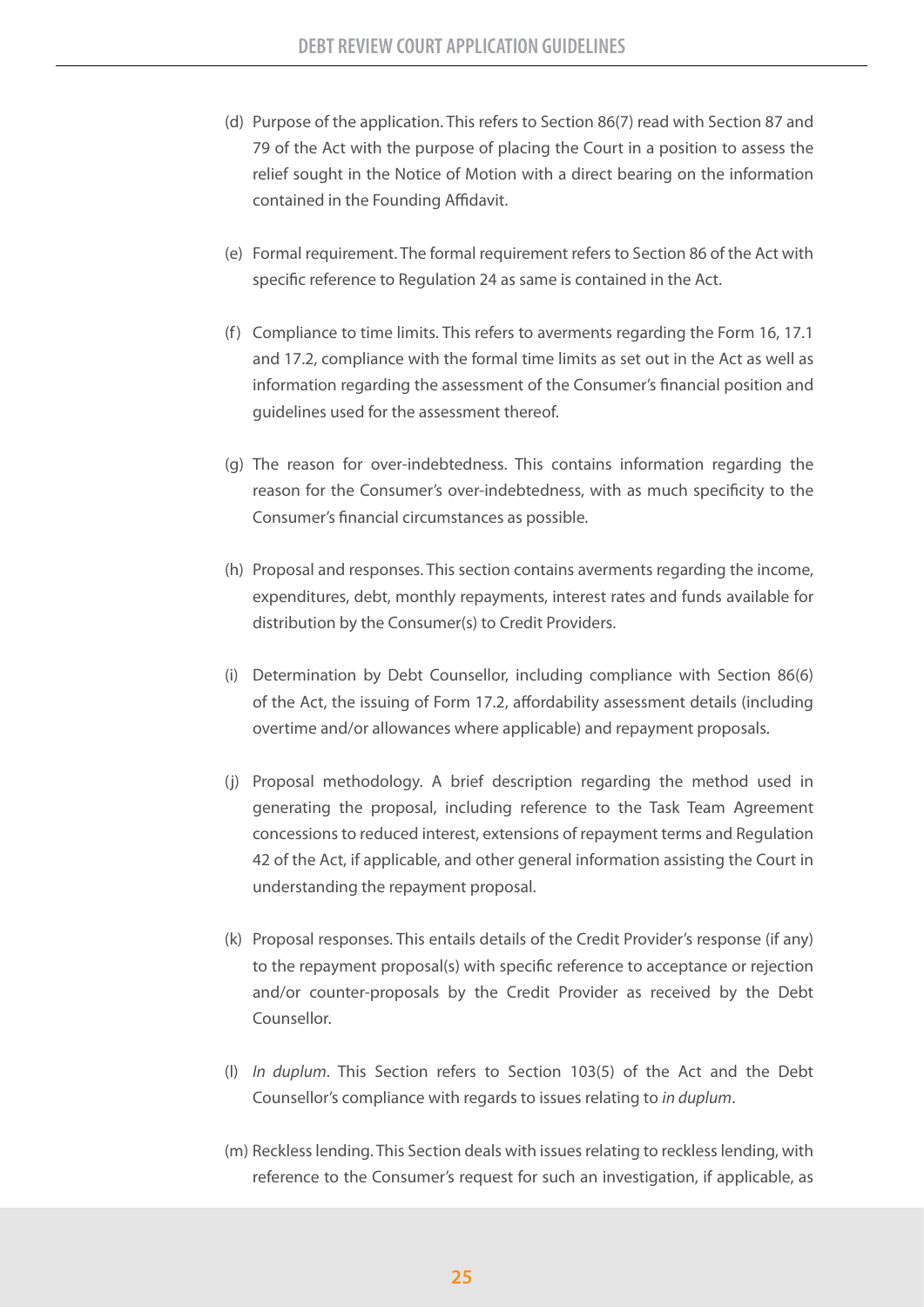well as the Debt Counsellor's recommendation to Court regarding the outcome of such investigation, if any.

 (n) Termination. This Section brings to the Court's attention any alleged termination of credit agreements by Credit Providers which could have an effect on credit agreements subject to exclusion from the Debt Review application. Where applicable, reference to the termination guidelines in the Task Team Agreement, issued by the NCR as Guidelines, should be included.

 This is important as the Court's attention should always be drawn to a disputed fact or law contained within any motion proceedings. Should a litigant anticipate a dispute of fact, as a general rule, an application would be inappropriate and the action procedure should be followed in dealing with such anticipated dispute.

 This section must not make any reference to a request by the Debt Counsellor that the terminated credit agreement(s) be reinstated by the Magistrate's Court hearing the Debt Review Court Application.

- (o) Details surrounding service. It is important for the Court to have details surrounding service addresses and method of service on affected parties of the application for Debt Review. This Section contains such details including consents (general and on COB) and/or waiver to service of the application.
- (p) *Lis pendens* (pending litigation). This Section confirms to the Court the nonexistence of a similar application in the same or other Courts.
- (q) General. This Section refers to certain standard general averments as contained in motion proceedings. This has specific reference to the proposed outcome if the relief is granted as prayed, as well as reference to the conduct which a party could generally expect from another litigant.
- (r) Commissioning. The commissioning of such an Affidavit would be done under the general rules as set out in Government Notice No. 1258 of 1972.

The Founding Affidavit may make several references to the Annexures in support of the application. Details of Annexures to the Debt Review Application are contained in Annexure B.

Annexures would typically be referred to in alphabetical order and the description of the Annexure would be contained towards the top-right corner of such source document. This is for easy identification for either the Court or a litigant in the matter of such source document.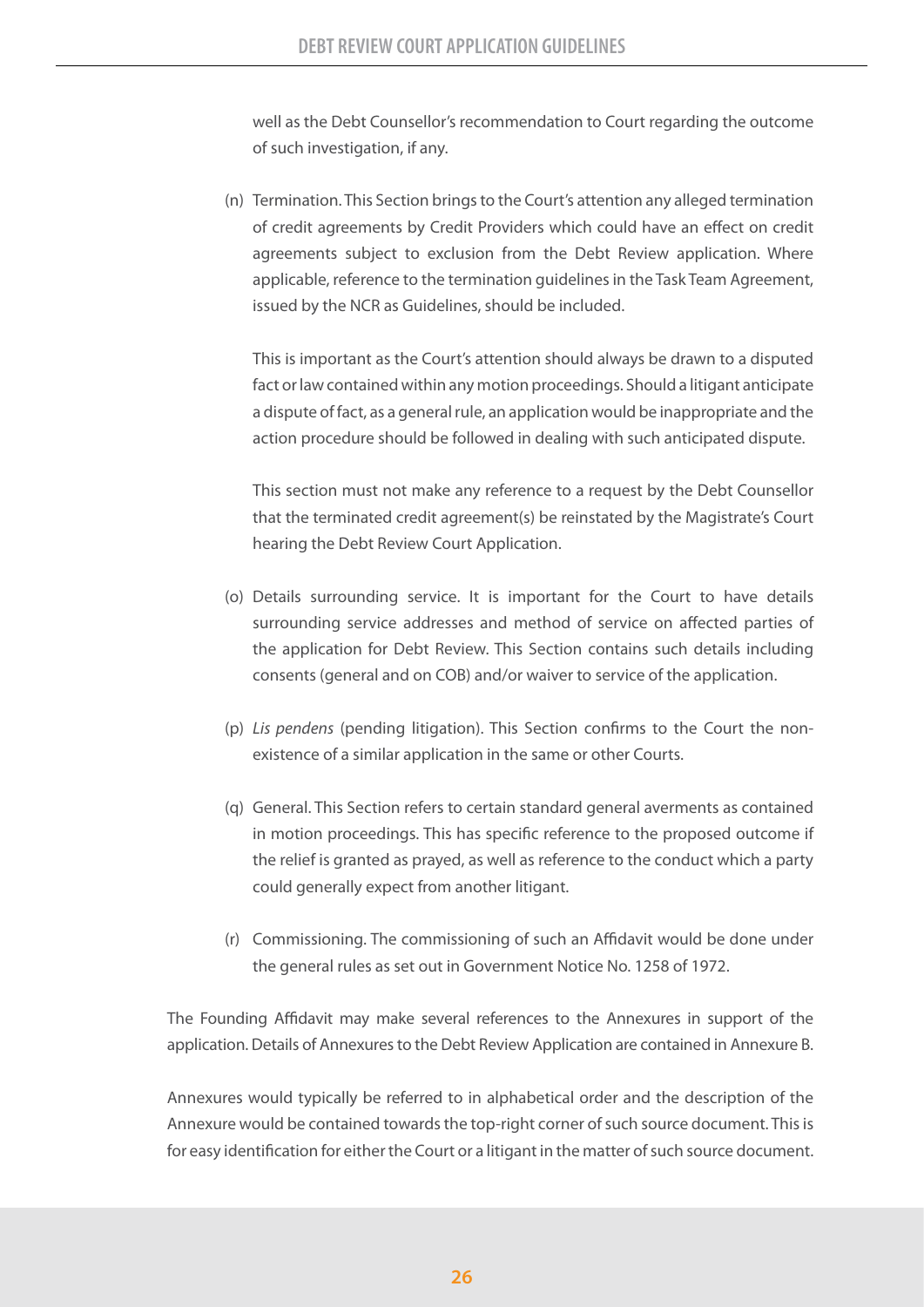Some Courts request the Debt Counsellors to provide original documentation. The *Van Der Hoven Attorneys* Declaratory Ordered that in circumstances where the Debt Counsellor is not in possession of the original documents, but copies thereof, the Debt Counsellor shall explain, under oath, why the original documents are not in his possession or in whose possession he believes the documents may be. Upon a satisfactory explanation, copies of original documents will be admissible as evidence.

## **15. Debt Review Court Order**

A Debt Review Court Order should contain the information as set out in (1) to (21) *infra* (below).

- (1) The name of the Magistrates' Court where the Debt Review Court Order was granted.
- (2) The Court case number.
- (3) The full name, surname and identity number of the Consumer(s).
- (4) The full name, surname and registration number of the Debt Counsellor.
- (5) The details of the Credit Providers impacted by the Debt Review Court Order.
- (6) The details of the credit agreements which includes *inter alia* credit agreement type and account/reference number.
- (7) A clause indicating that the Consumer be declared over-indebted.
- (8) A clause confirming that the Consumer must give notice to the Applicant within TEN (10) business days of any change in his or her financial position that has a material effect on his or her or their ability to comply with his or her or their obligations in terms of this Court Order;
- (9) A clause indicating that the Credit Providers may enforce their rights in terms of Section 88(3)(b)(ii) of the Act.
- (10) A clause indicating that the Consumer(s) may at any time pay additional amounts to any of the Credit Providers in order to shorten the repayment term of the relevant credit agreements in terms of Section 126 of the Act.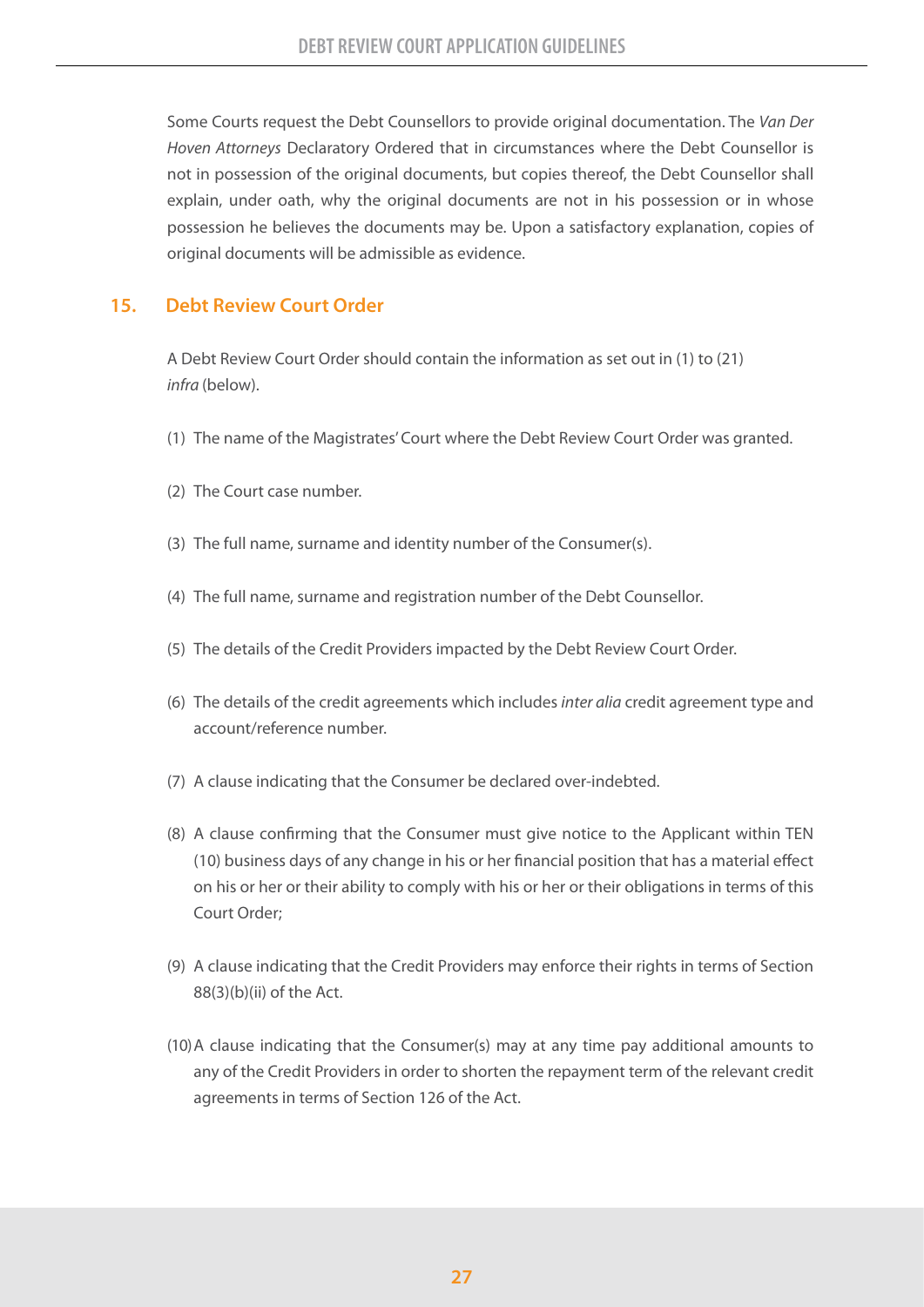- (11) A clause indicating that the period of repayment in respect of each credit agreement with each respondent be extended and the amounts payable per month be reduced in accordance with the debt restructuring proposal prepared by the Debt Counsellor, as contemplated in Section 86(7)(c)(ii)(aa) to (dd) of the Act.
- (12) A clause indicating the repayment method selected by the Consumer. Where a PDA is selected, only a PDA registered in terms of Section 44A of the Act may be used. It must be confirmed that the appropriate PDA mandate is completed as required.
- (13) A clause or schedule containing details of the debt repayment Court Order. This clause or schedule normally should include the following:
	- (a) The current outstanding amount;
	- (b) The proposed monthly instalment;
	- (c) The proposed estimated repayment period to repay the debt in full;
	- (d) The proposed interest rate and an indication if this is a fixed or variable interest rate. This interest rate must be the interest rate in terms of the COB or Regulation 24(4) of the Act, unless a change was consented to by the Credit Provider. (For instance if the concessions in terms of the Task Team Guidelines are used);
	- (e) Where applicable the monthly credit insurance premiums payable; and
	- (f) The proposed monthly fees.
- (14) A clause indicating the agreed term extension on secured debt, the concession period for fees and interest rate, and that at the expiry of the concession period for fees and interest rate the remaining instalment will be recalculated based on the contractual fee and interest rates and the term extension as agreed in the Court Order.
- (15) A clause indicating the first date of payment in terms of this Order and monthly payment thereafter, until all the Consumer(s) debt obligations with reference to the credit agreement in the Court Order have been settled in full.
- (16) An indication of the Cost Order will be included in the Order if granted by the Court.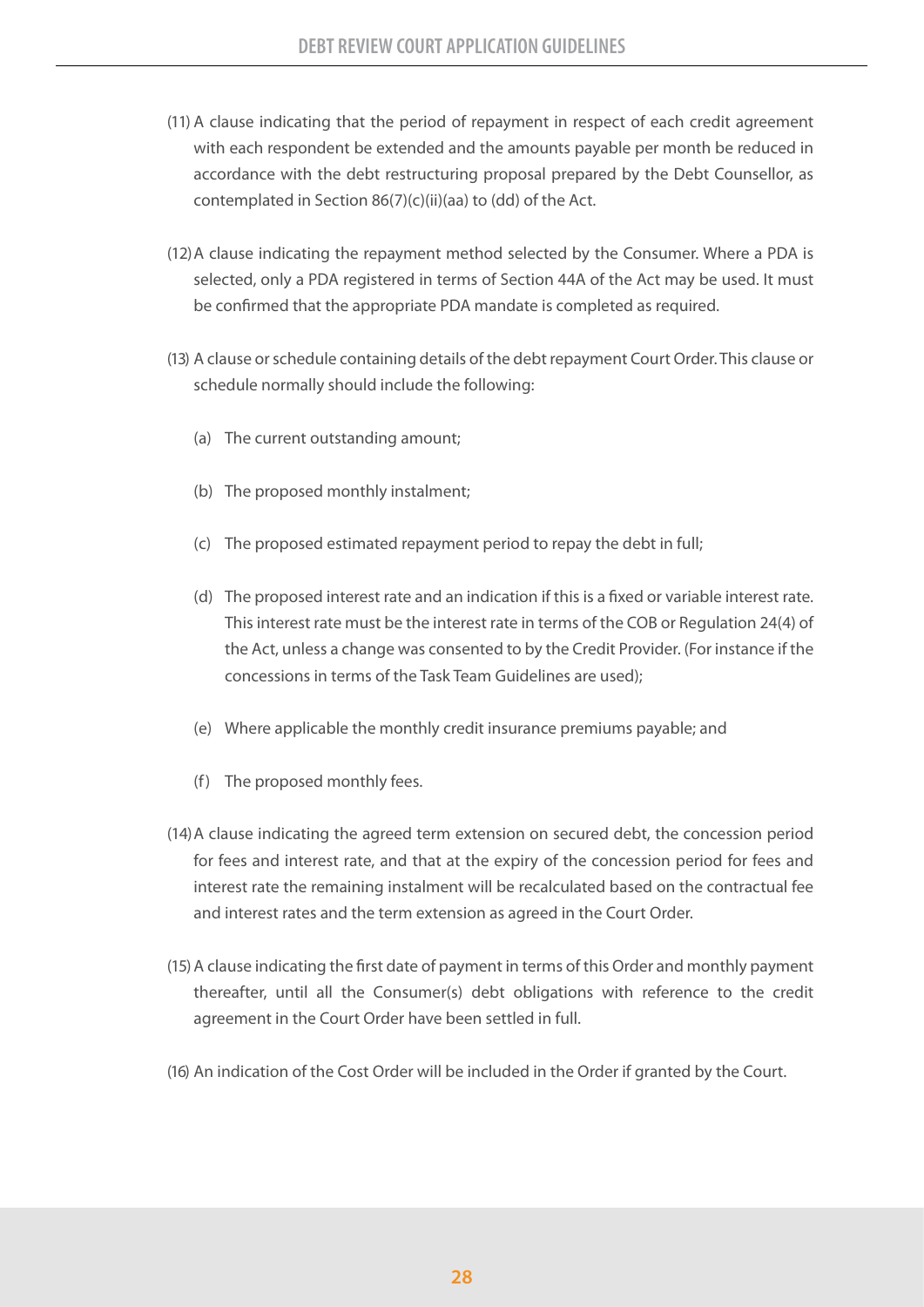- (17) Where the Court Order is granted in terms of an acceptance of a Debt Review repayment proposal, the acceptance letter from the impacted Credit Provider should be attached and where the repayment is not the same every month the repayment schedule should be approved and signed by the Court.
- (18) The Debt Review Court Order should be signed by the Magistrate or Clerk of the Court depending on the standard practice of the relevant Magistrates' Court.
- (19) The date the Debt Review Court Order was granted must be clearly indicated.
- (20) The Debt Review Court Order and Debt Review Repayment Plan must contain a clear Court stamp.
- (21) If the Debt Review Court Order contains or refers to Annexures the same should be clearly marked and attached to the Debt Review Court Order and endorsed by the Court.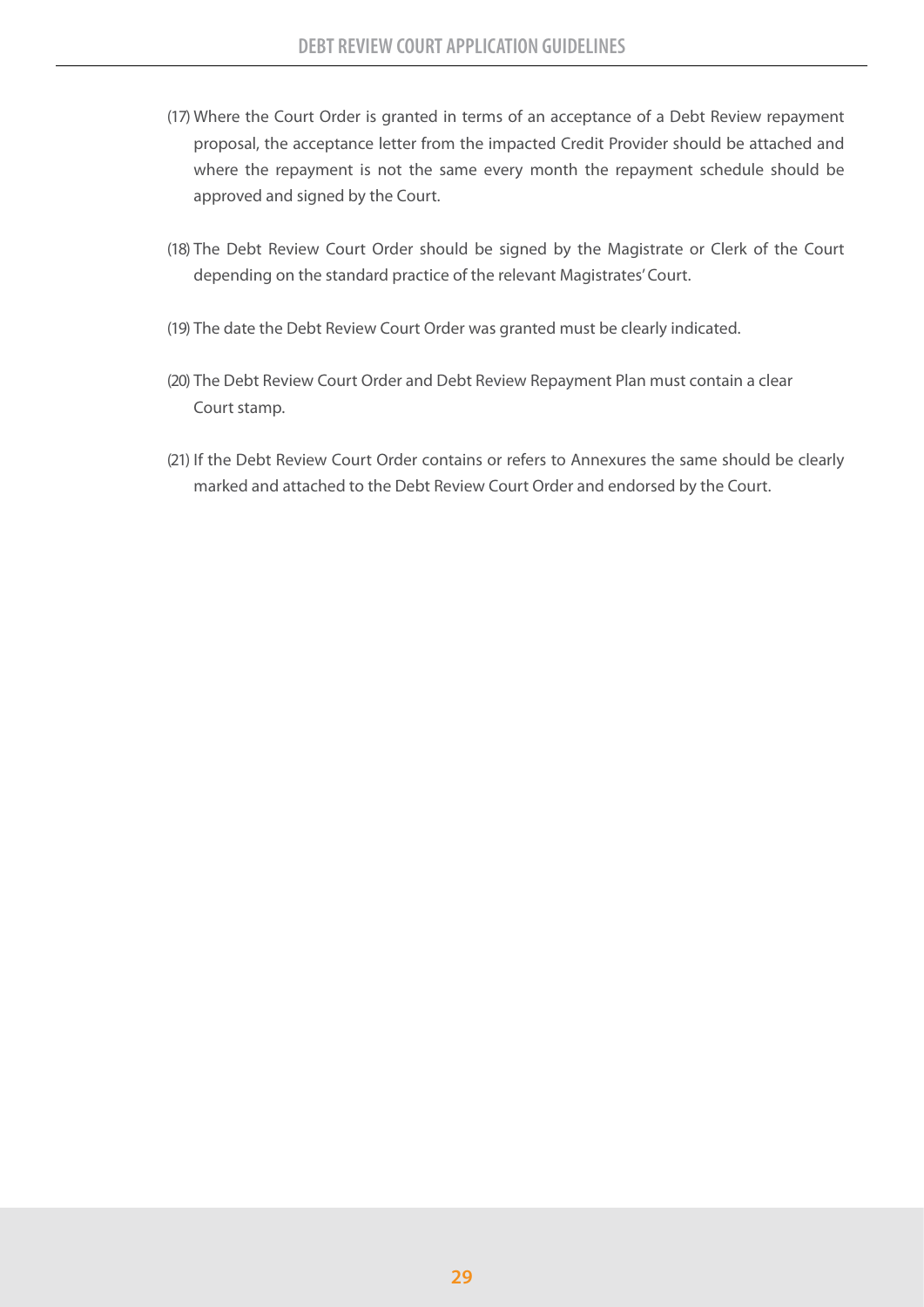## **ANNEXURE A**

## **Guideline of documents to be included as Annexures to the Notice of Motion**

| <b>Document Required</b>                                  | <b>Information Required</b>                                                                                                                                                                                                                                                                                                                                         |
|-----------------------------------------------------------|---------------------------------------------------------------------------------------------------------------------------------------------------------------------------------------------------------------------------------------------------------------------------------------------------------------------------------------------------------------------|
| Notice of Motion (Form 1A)                                | It must be complete and signed;<br>$\bullet$<br>It must contain the following details:                                                                                                                                                                                                                                                                              |
|                                                           | - Date when the matter will be heard<br>(unopposed date).<br>- Date by when the application is to be<br>opposed and the opposing Affidavit filed.<br>- Details of Debt Counsellor and Attorney.<br>- Correct citation of the Magistrates' Court<br>having jurisdiction;<br>- Case Number.<br>- Prayers (relief requested from the Court).                           |
| Founding Affidavit deposed to by the Debt<br>Counsellor   | All the information & facts required to allow the<br>$\bullet$<br>Court to determine over-indebtedness.<br>The Credit Provider must be able to determine<br>$\bullet$<br>the nature and extent of the application and<br>how it will impact the Credit Provider.                                                                                                    |
| Confirmatory Affidavit duly deposed to by<br>the Consumer | It is critical for the Consumer to confirm all the<br>$\bullet$<br>details contained in the Founding Affidavit that<br>will fall within the personal knowledge of the<br>Consumer including the fact that he/she has<br>applied for Debt Review with the Debt Counsellor.<br>This will ensure that hearsay evidence is not<br>$\bullet$<br>placed before the Court. |
| Form 16                                                   | The form must be completed and signed by the<br>Consumer or voice logged (Regulation 24(1) of the Act).                                                                                                                                                                                                                                                             |
|                                                           | In terms of the Van Der Hoven Attorneys Declaratory<br>Order a Form 16, as required in Regulation 24, is not<br>a required Annexure to the Application for Debt<br>Review as it is not a prerequisite for the Consumer to<br>be declared over-indebted, as long as the information<br>that would be provided in Form 16 is set out in the<br>Founding Affidavit.    |
| Proof of income (current)                                 | To validate the income declared by the Consumer.<br>Normally proof of income (payslip) not older than 4<br>months from date of issue of the application would<br>be appropriate. Exceptions should be motivated.                                                                                                                                                    |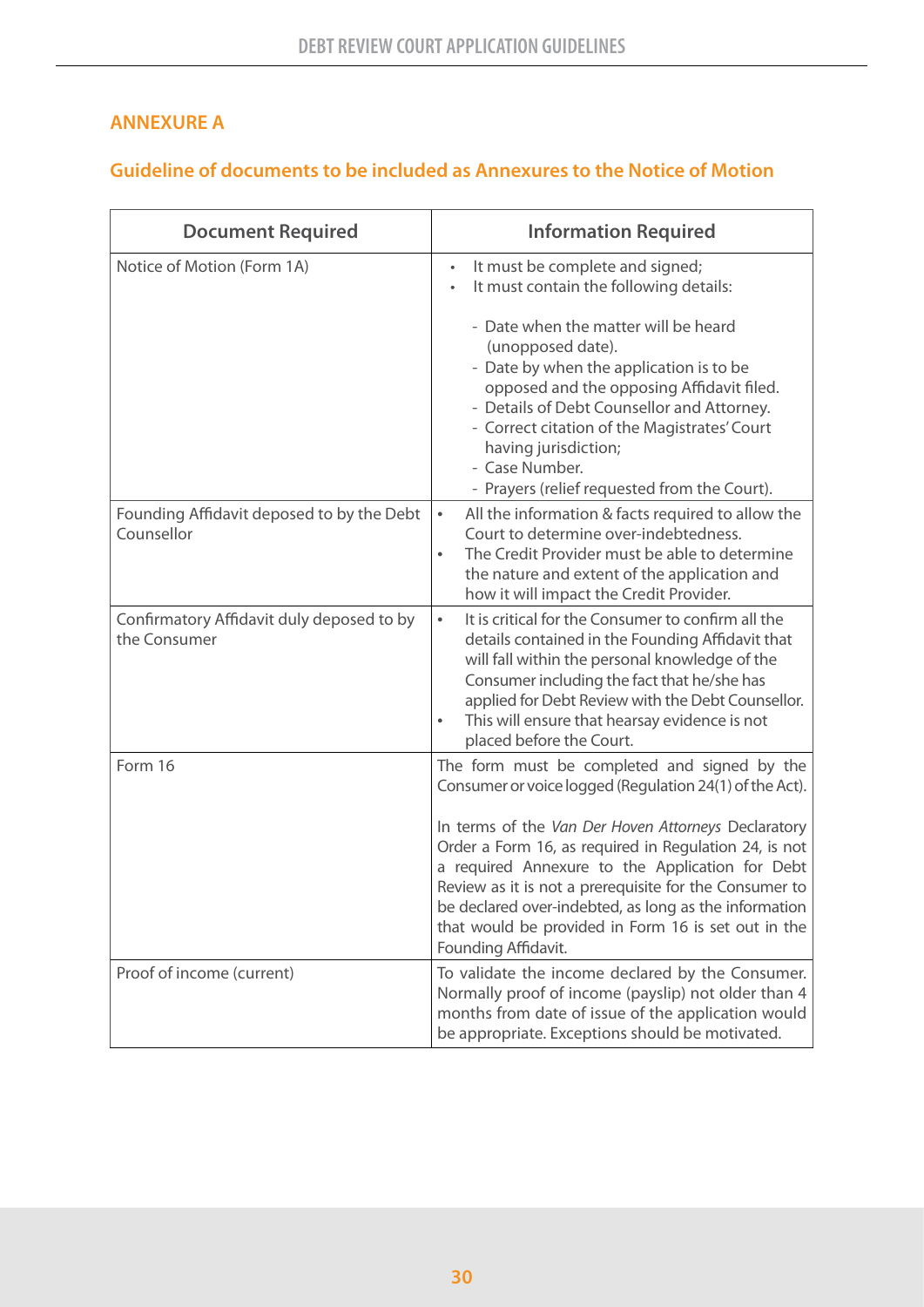## **ANNEXURE A** *(Continued)*

| Explanation of excessive and/or<br>extraordinary expenditure        | To validate the expense.                                                                                                                                                                                                                                                                                                                                             |
|---------------------------------------------------------------------|----------------------------------------------------------------------------------------------------------------------------------------------------------------------------------------------------------------------------------------------------------------------------------------------------------------------------------------------------------------------|
| Debt restructuring proposal with<br><b>Task Team concessions</b>    | The proposal must contain:<br>The name of the Credit Provider;<br>The credit agreement reference<br>٠<br>(example account number);<br>The contractual monthly instalment;<br>The contractual interest rate;<br>$\bullet$<br>The contractual repayment term;<br>The proposed instalment;<br>Proposed interest rate;<br>Proposed term; and<br>The outstanding balance. |
| Debt restructuring proposal without<br><b>Task Team concessions</b> | This will indicate how the outstanding balance will<br>be repaid.                                                                                                                                                                                                                                                                                                    |
| Draft Order (Optional)                                              | In terms of current practice a Draft Order is only<br>finalised shortly before the matter is heard, a draft<br>Order may be added to enable the Credit Provider<br>to have a full and proper knowledge of the prayers/<br>relief sought.                                                                                                                             |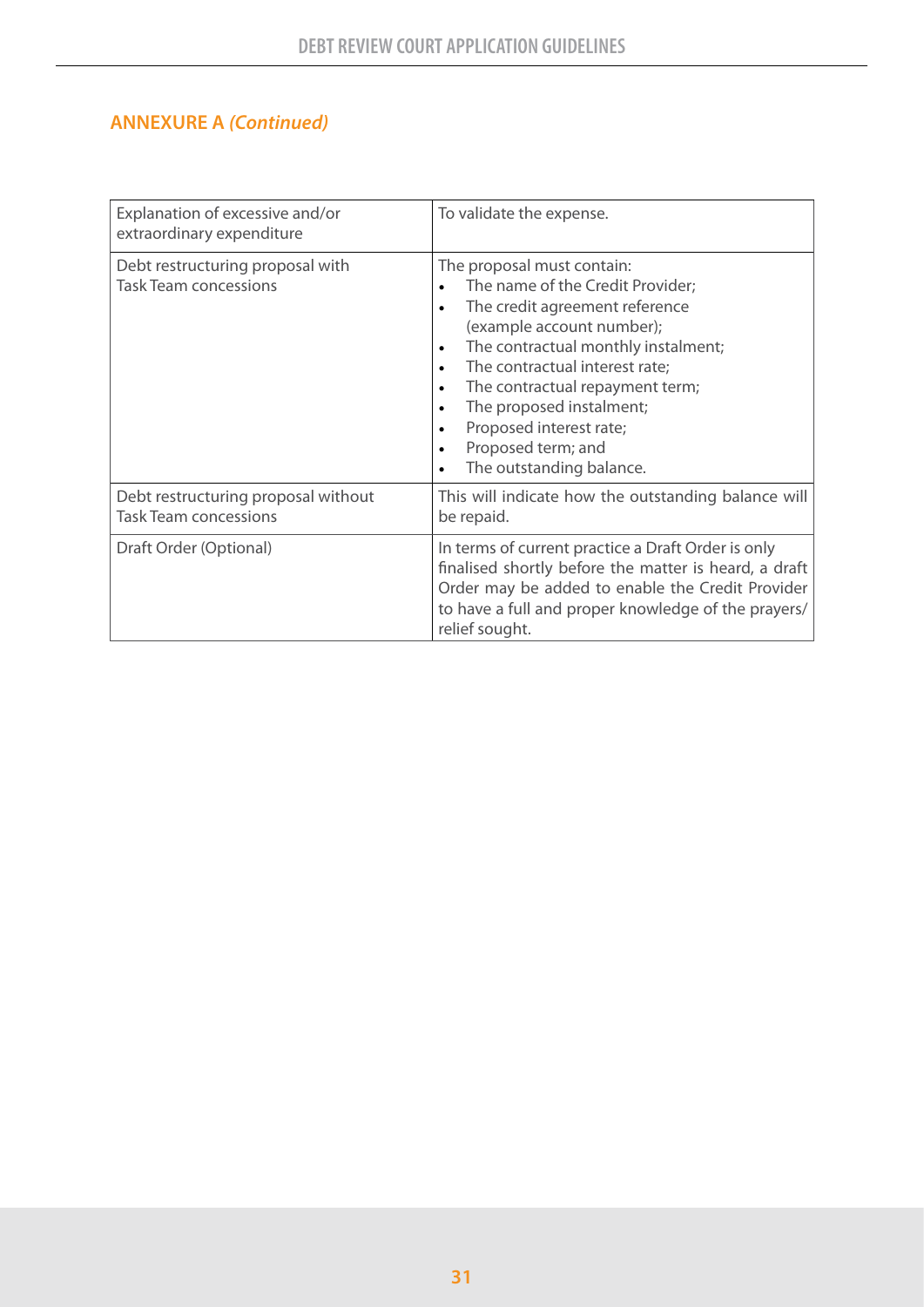## **ANNEXURE B**

## **Annexures to a Debt Review Application**

Annexures would typically be referred to in alphabetical order and the description of the Annexure would be contained towards the top-right corner of such source document. This is for easy identification of either the Court or a litigant in the matter of such source document.

The typical Annexures to a Debt Review application would be as follows:

#### **i. NCR Certificate and renewal letter**

This Annexure refers to the certificate issued by the NCR to each registered Debt Counsellor and refers to the Debt Counsellor's name, DC number and date of registration. This Annexure confers *locus standi* to the Debt Counsellor appearing in the matter. Since registration is subject to renewal, such Annexure would contain proof that such renewal was applied and approved by the NCR for a specific period. Where confirmation of renewal has not been received from the NCR on time then proof of payment of the NCR renewal fees should be included.

In terms of the Van Der Hoven Attorneys Declaratory Order a Debt Counsellor need not annex proof of registration as a Debt Counsellor, nor proof of payment of renewal fees, subject thereto that the Debt Counsellor attests to valid registration under Oath.

#### **ii. Identity Document**

This Annexure refers to the proof of identity of the Consumer as issued under regulation of the Department of Home Affairs. This would typically not include the driver's licence or any temporary permit of any nature issued to the Consumer. Foreigners are required to use their Passports.

#### **iii. Consumer's proof of income**

This Annexure refers to proof of the Consumer's income at the time of the application for Debt Review. This would typically include a payslip issued by the employer which contains information regarding gross pay, statutory or other reductions, additional income and a calculation of nett income. This forms the source document to a Court regarding affordability as well as the reasonableness of the terms and amount for repayment in the proposal.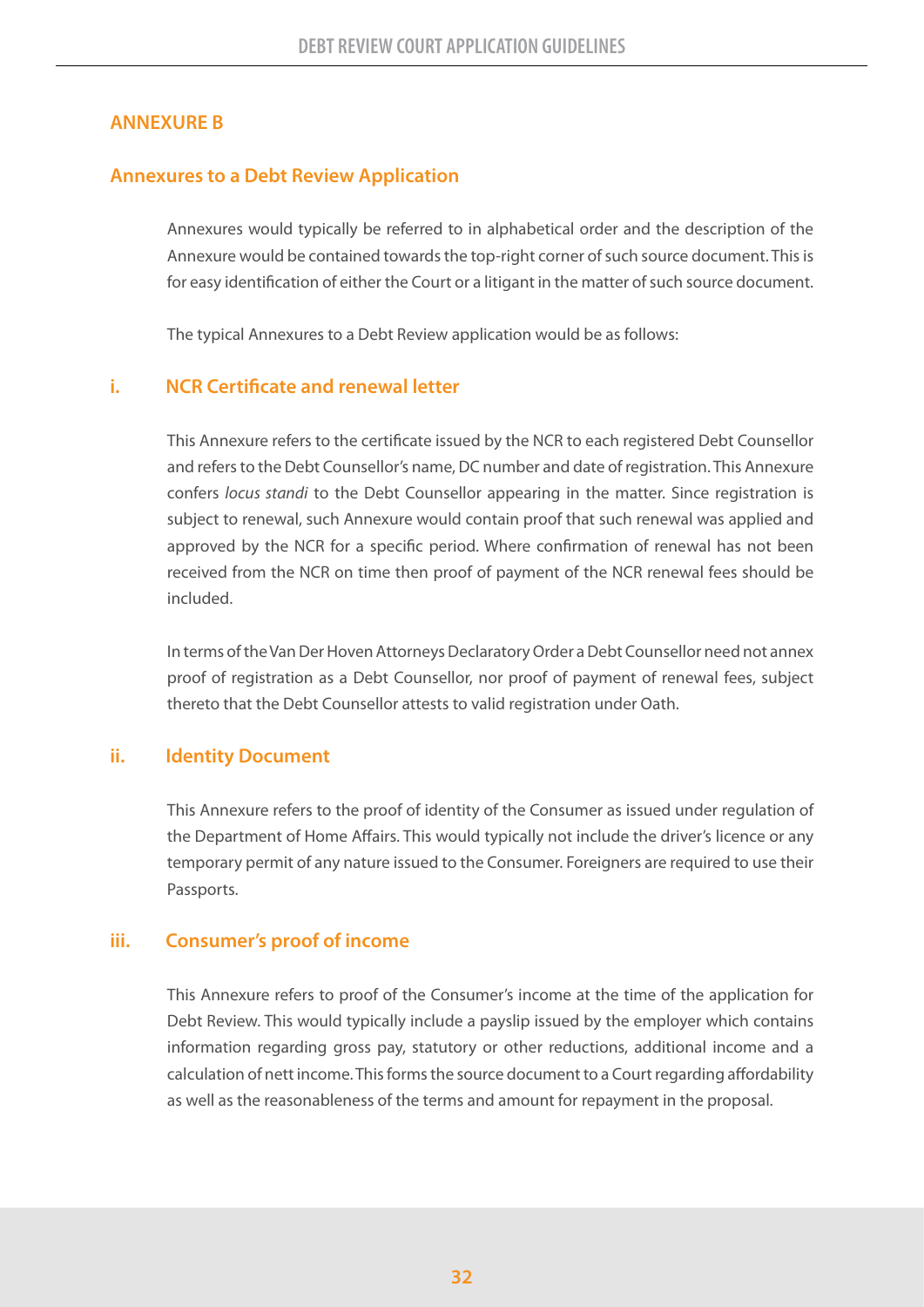## **iv. Proof of residence of the Consumer or proof of work address of the Consumer**

This refers to a source document indicating the address which is used to confer jurisdiction upon Court only. This does not refer to the standard as set in the Financial Intelligence Centre Act 38 of 2001, but it refers to a source document indicating an address within the jurisdiction of the Court, as referred to in Section 28 of the Magistrates' Court Act.

### **v. Consumer's Confirmatory Affidavit**

This Affidavit refers to an Affidavit deposed to by the Consumer confirming information deposed to by the Debt Counsellor in the Founding Affidavit which is within the Consumer's personal knowledge relating to the Debt Review. The information typically contains the Consumer's residential address, employment, income, expenditure, assets, liabilities and formal requirements in terms of the NCA regarding the signature of the Form 16 and source documents supplied to the Debt Counsellor as well as the appointment of the Debt Counsellor.

It would typically not refer to any information falling outside the personal knowledge of the Consumer, being certain functions performed by the Debt Counsellor.

#### **vi. Form 16**

The Form 16 refers to the document as referred to in the Act duly completed and signed by the Consumer. This serves as the source document for the Court indicating an application in terms of the Act.

In terms of the *Van Der Hoven Attorneys* Declaratory Order a Form 16, as required in Regulation 24, is not a required Annexure to the Application for Debt Review as it is not a prerequisite for the Consumer to be declared over-indebted.

## **vii. Form 17.1 notification and proof of service**

Form 17.1 notification refers to that form as contained in the Act and proof of delivery of such form to the affected Credit Providers, which form serves to advise each of the Consumer's Credit Providers that s/he has applied for Debt Review at his/her offices. It is standard practice that only one Form 17.1 and proof of service is attached to the application not to unnecessarily make such application voluminous. Since the Debt Counsellor stores all information regarding the Debt Review electronically, additional proof of service could easily be reproduced as contemplated in Regulation 55(3) of the Magistrates' Court Rules and made available to the Court. Some Credit Providers include consent to service clauses at the bottom of their COBs.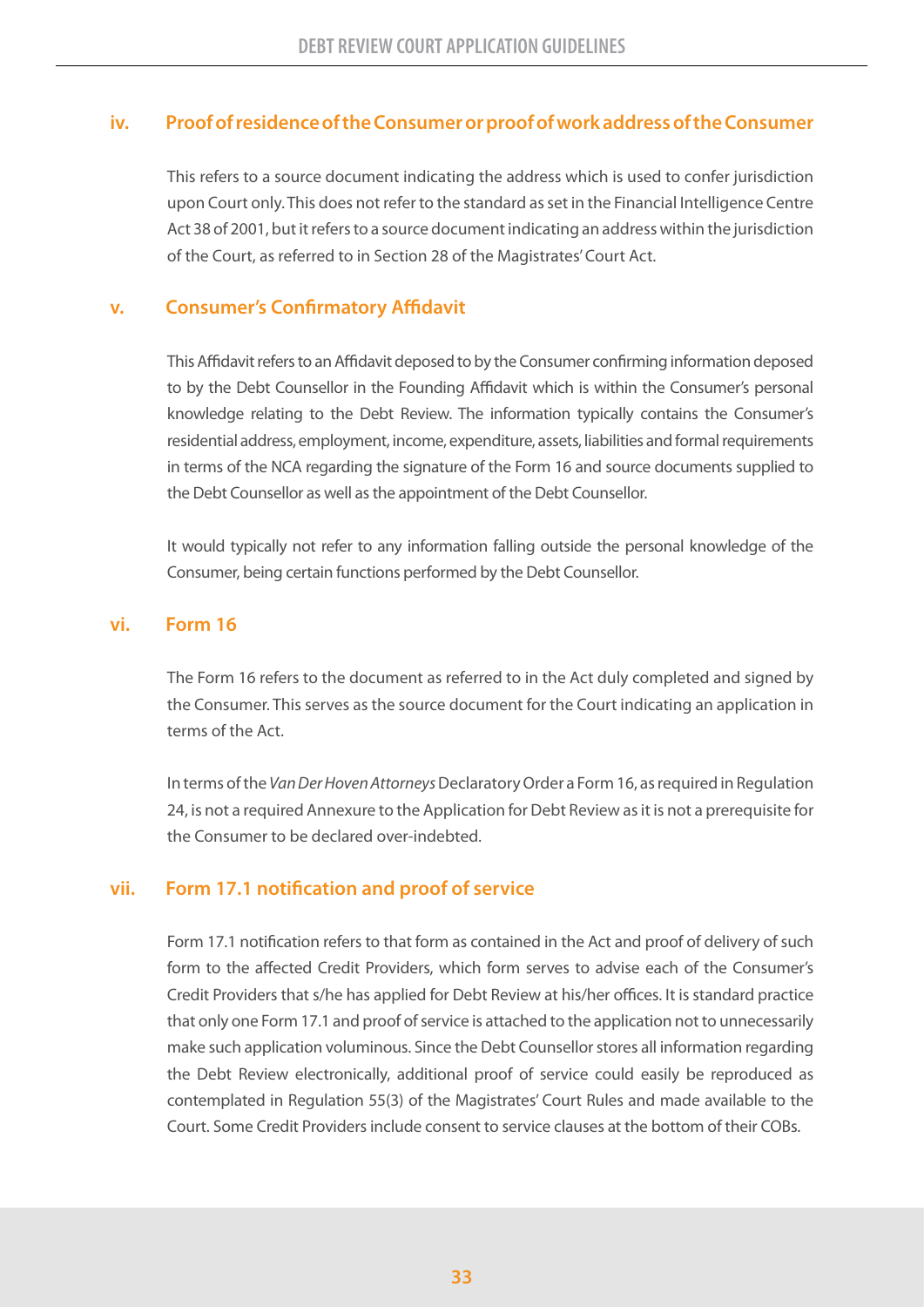## **viii. Credit Provider's Certificate of Balance**

This refers to the certificates issued by the Credit Providers to the Debt Counsellor in response to the Form 17.1 above. This would also include any Regulation 24 notices as dispatched by the Debt Counsellor due to non-compliance by any Credit Provider.

### **ix. Form 17.2 notice and proof of service**

Form 17.2 notification refers to that form as contained in the Act and proof of service of such form to the affected Credit Providers, which form serves to advise each of the Consumer's Credit Providers that the Consumer's application for Debt Review has been successful. It is standard practice that only one proof of service is attached to the application not to unnecessarily make such application voluminous. Since the Debt Counsellor stores all information regarding the Debt Review electronically, additional proof of service could easily be reproduced as contemplated in Regulation 55(3) of the Magistrates' Court Rules and made available to the Court.

The second Order in the *Van der Hoven Attorneys* Declaratory Order in this regard must be taken into account.

#### **x. Repayment proposal and proposal responses**

This contains the proposal as generated by the Debt Counsellor indicating the repayment amount, term and interest rates, which the Debt Counsellor proposes for the repayment of debt of credit agreements as contained in the application.

The proposal responses refer to acceptances, rejections and/or counter-proposals as received by the Credit Providers in response to the proposal as above.

## **xi. Consent letter of service**

As it is generally accepted within the Credit Industry, and approved by CIF, that service of the application can be done by fax or e-mail. The Court would require the general consent for alternative service, as well as the address as nominated by such entity. This general consent would be in an official format by such entity, signed by a duly authorised official indicating unequivocal consent to service as stated above. The onus is on the Credit Providers to provide the Debt Counsellor with updated fax numbers and e-mail addresses. Credit Providers normally include consent to service clauses at the bottom of their Certificates of Balance (as agreed in the Task Team Agreement issued by the NCR) – or fax or registered post or hand may be effected by the Debit Counsellor or his Attorney and need not be caused by the Sheriff of Court.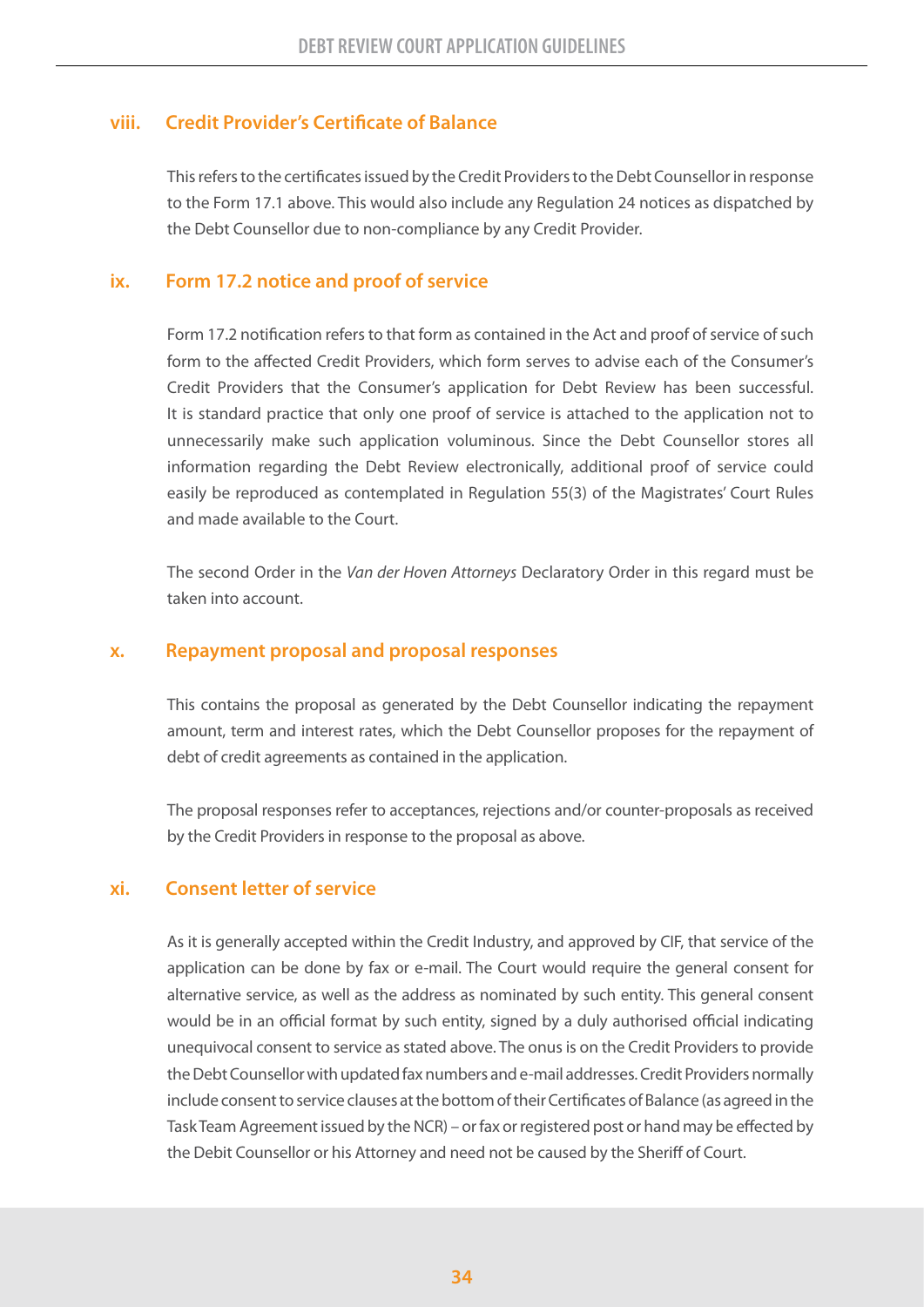## **xii. Service Affidavit**

This Affidavit would be deposed to by either the Debt Counsellor/Attorney or an authorised official indicating the service of the application. It will indicate what document was serviced on which party and in what fashion.

### **xiii. Notice of Set Down**

This notice informs the parties to the application as well as the Clerk of the Court as to the date of the hearing, time of hearing, place of hearing and other requirements if applicable. This would be in terms of the prescribed format as set out in the Magistrates' Court Act and/or practice directives as issued by a Senior Magistrate for a region if applicable.

It is of the utmost importance that certainty and consistency is created within all the Courts by way of a standardisation of the documents produced to the Court, its contents as well as interpretation to be clearly defined.

This will not only make debt counselling more accessible to the Consumer, but will assist all interested parties and the Magistrates in accessing all relevant facts.

## **xiv. Proof of Marital Status**

It is good practice to include the following:

- Marriage Certificate
- Antenuptial Agreement
- Divorce Order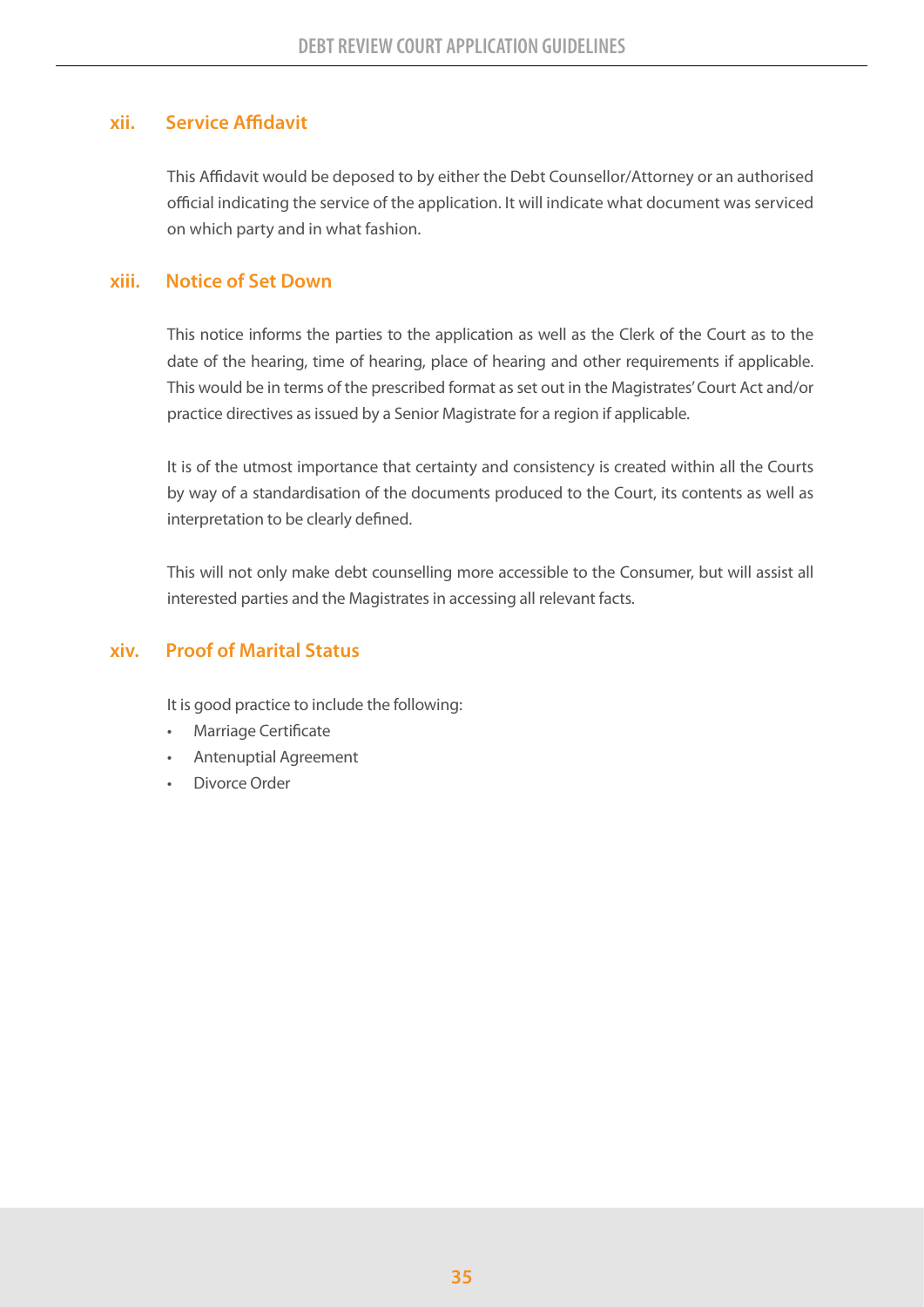## **ANNEXURE C**

## **Extract from Electronic Communications and Transactions Act 25 of 2002**

## **Chapter III**

**Part 2**

## **Communication of data messages**

## **21. Variation by agreement between parties**

This Part only applies if the parties involved in generating, sending, receiving, storing or otherwise processing data messages have not reached agreement on the issues provided for therein.

## **22. Formation and validity of agreements**

- (1) An agreement is not without legal force and effect merely because it was concluded partly or in whole by means of data messages.
- (2) An agreement concluded between parties by means of data messages is concluded at the time when and place where the acceptance of the offer was received by the offeror.

## **23. Time and place of communications, dispatch and receipt**

A data message –

- (a) used in the conclusion or performance of an agreement must be regarded as having been sent by the originator when it enters an information system outside the control of the originator, or if the originator and addressee are in the same information system, when it is capable of being retrieved by the addressee;
- (b) must be regarded as having been received by the addressee when the complete data message enters an information system designated or used for that purpose by the addressee and is capable of being retrieved and processed by the addressee; and
- (c) must be regarded as having been sent from the originator's usual place of business or residence and as having been received at the addressee's usual place of business or residence.